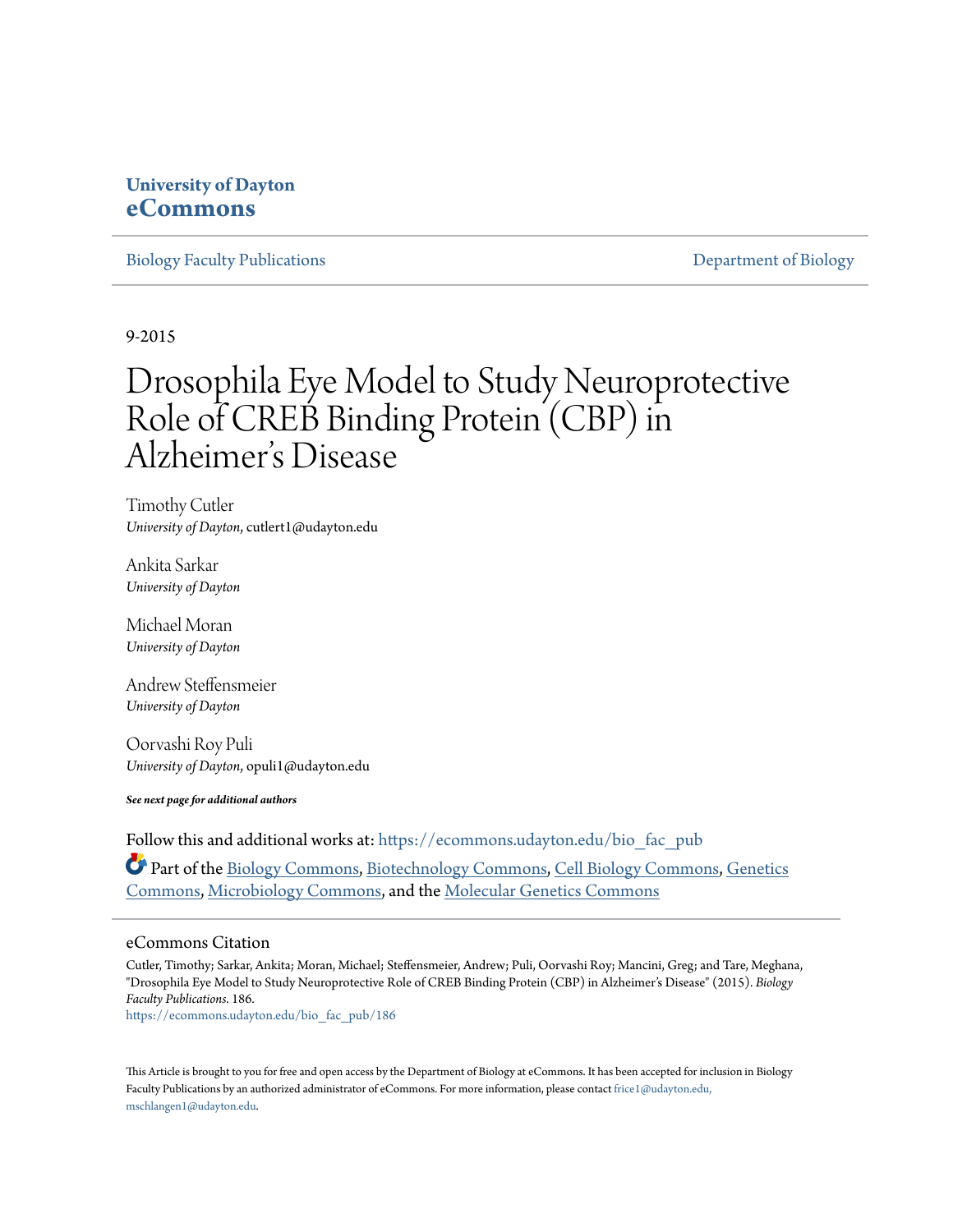**Author(s)**

Timothy Cutler, Ankita Sarkar, Michael Moran, Andrew Steffensmeier, Oorvashi Roy Puli, Greg Mancini, and Meghana Tare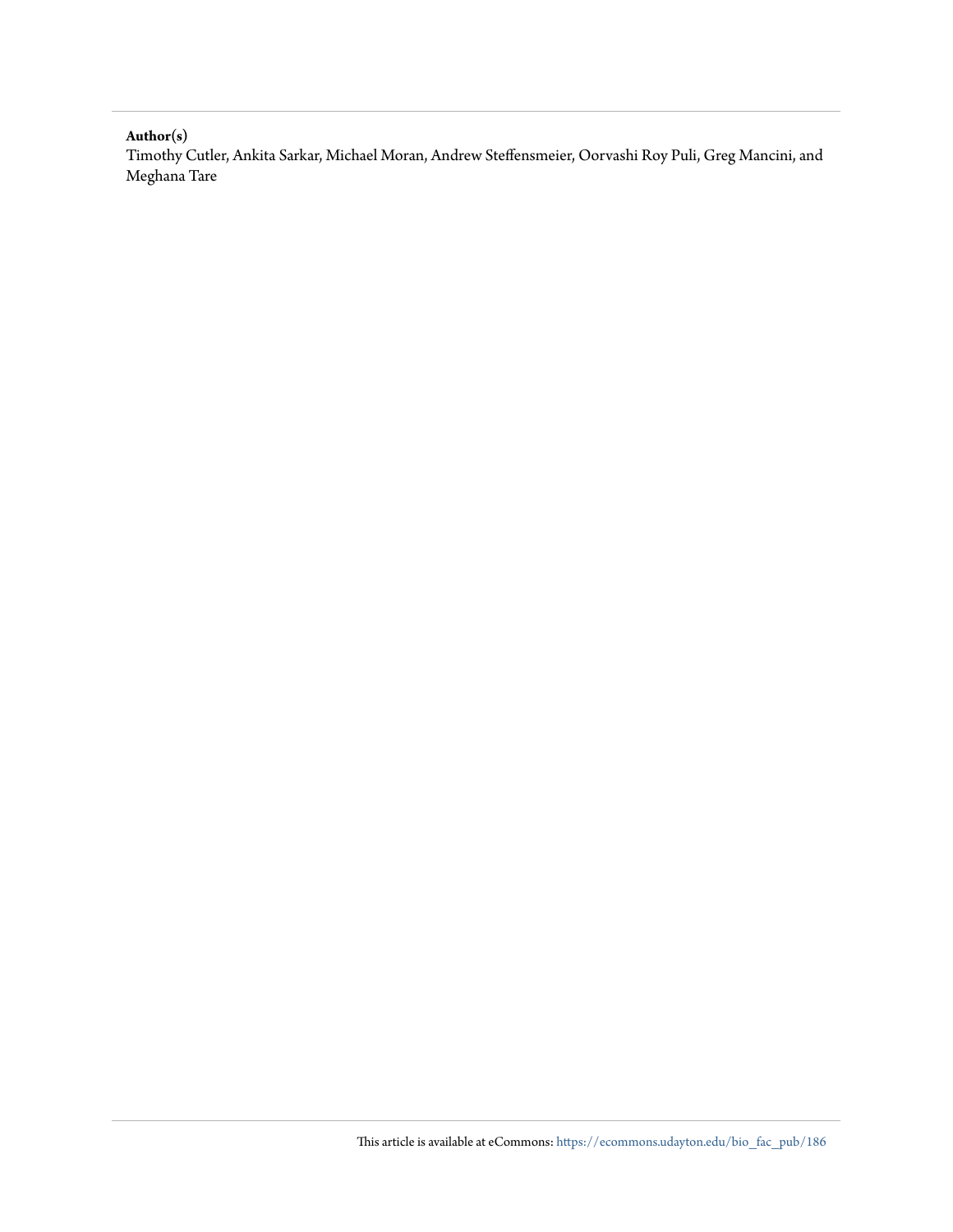

## **OPEN ACCESS**

Citation: Cutler T, Sarkar A, Moran M, Steffensmeier A, Puli OR, Mancini G, et al. (2015) Drosophila Eye Model to Study Neuroprotective Role of CREB Binding Protein (CBP) in Alzheimer's Disease. PLoS ONE 10(9): e0137691. doi:10.1371/journal. pone.0137691

Editor: Udai Pandey, Children's Hospital of Pittsburgh, University of Pittsburgh Medical Center, UNITED STATES

Received: April 29, 2015

Accepted: August 19, 2015

Published: September 14, 2015

Copyright: © 2015 Cutler et al. This is an open access article distributed under the terms of the Creative Commons Attribution License, which permits unrestricted use, distribution, and reproduction in any medium, provided the original author and source are credited.

Data Availability Statement: All relevant data are within the paper.

Funding: This work was supported by University of Dayton startup Support; University of Dayton Honors Program; and University of Dayton Graduate Program.

Competing Interests: The authors have declared that no competing interests exist.

RESEARCH ARTICLE

# Drosophila Eye Model to Study Neuroprotective Role of CREB Binding Protein (CBP) in Alzheimer's Disease

Timothy Cutler<sup>1©</sup>, Ankita Sarkar<sup>2©</sup>, Michael Moran<sup>2</sup>, Andrew Steffensmeier<sup>1</sup>, Oorvashi Roy Puli<sup>2¤a</sup>, Greg Mancini<sup>1</sup>, Meghana Tare<sup>2¤b</sup>, Neha Gogia<sup>2</sup>, Amit Singh<sup>1,2,3</sup>\*

1 Premedical Program, University of Dayton, Dayton, Ohio, 45469, United States of America, 2 Department of Biology, University of Dayton, Dayton, Ohio, 45469, United States of America, 3 Center for Tissue Regeneration and Engineering at Dayton (TREND), University of Dayton, Dayton, Ohio, 45469, United States of America

☯ These authors contributed equally to this work.

¤a Current Address: Department of Endocrine Neoplasia & HD, University of Texas MD Anderson Cancer Center, Houston, 77030, Texas, United States of America ¤b Current Address: Department of Cancer Biology, University of Massachusetts Medical School, Worcester, 01605, Massachusetts, United States of America

\* asingh1@udayton.edu

## Abstract

## **Background**

The progressive neurodegenerative disorder Alzheimer's disease (AD) manifests as loss of cognitive functions, and finally leads to death of the affected individual. AD may result from accumulation of amyloid plaques. These amyloid plaques comprising of amyloid-beta 42 (Aβ42) polypeptides results from the improper cleavage of amyloid precursor protein (APP) in the brain. The Aβ42 plaques have been shown to disrupt the normal cellular processes and thereby trigger abnormal signaling which results in the death of neurons. However, the molecular-genetic mechanism(s) responsible for Aβ42 mediated neurodegeneration is yet to be fully understood.

## Methodology/Principal Findings

We have utilized Gal4/UAS system to develop a transgenic fruit fly model for Aβ42 mediated neurodegeneration. Targeted misexpression of human Aβ42 in the differentiating photoreceptor neurons of the developing eye of transgenic fly triggers neurodegeneration. This progressive neurodegenerative phenotype resembles Alzheimer's like neuropathology. We identified a histone acetylase, CREB Binding Protein (CBP), as a genetic modifier of Aβ42 mediated neurodegeneration. Targeted misexpression of CBP along with Aβ42 in the differentiating retina can significantly rescue neurodegeneration. We found that gain-of-function of CBP rescues Aβ42 mediated neurodegeneration by blocking cell death. Misexpression of Aβ42 affects the targeting of axons from retina to the brain but misexpression of full length CBP along with Aβ42 can restore this defect. The CBP protein has multiple domains and is known to interact with many different proteins. Our structure function analysis using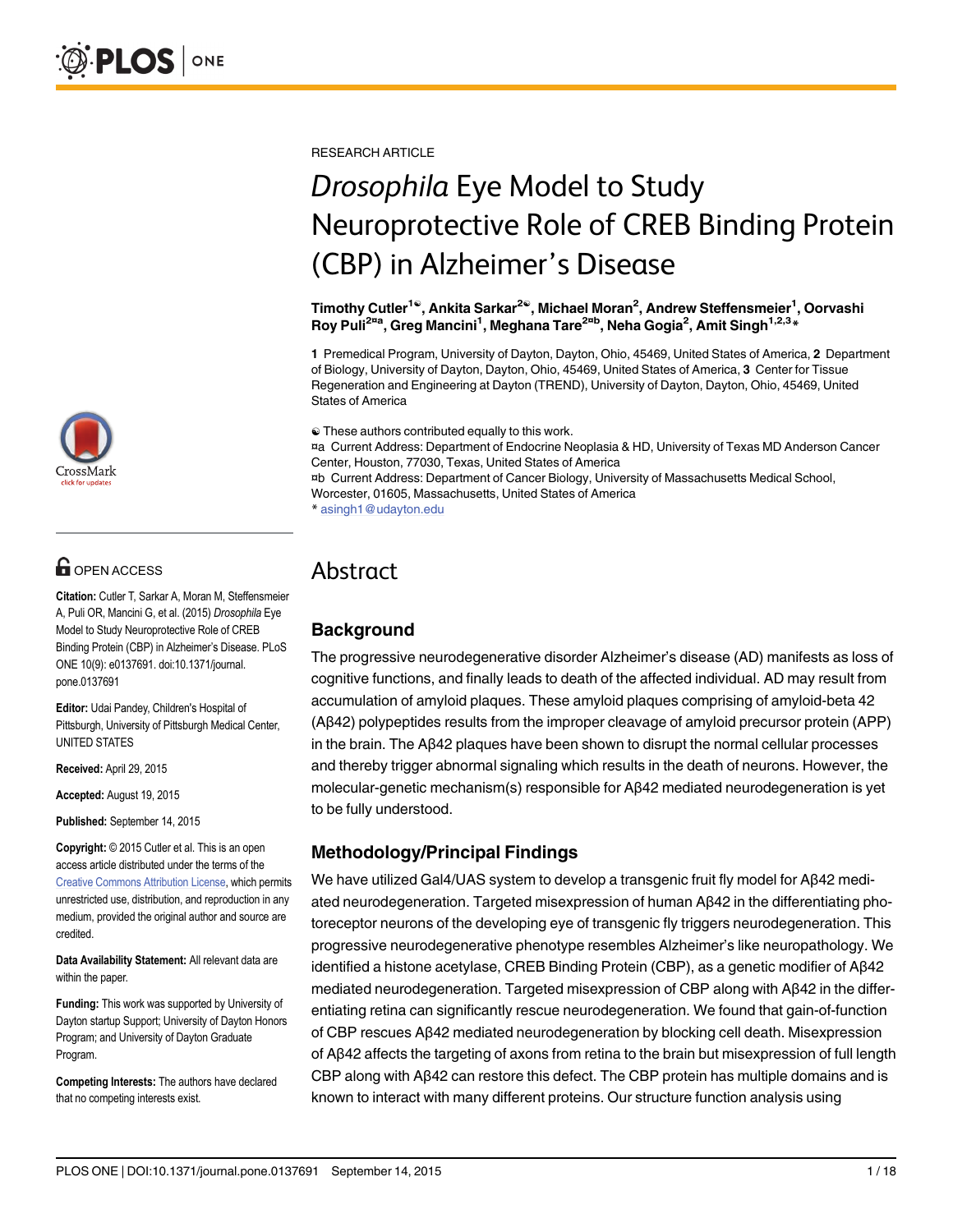truncated constructs lacking one or more domains of CBP protein, in transgenic flies revealed that Bromo, HAT and polyglutamine (BHQ) domains together are required for the neuroprotective function of CBP. This BHQ domain of CBP has not been attributed to promote survival in any other neurodegenerative disorders.

#### Conclusions/Significance

We have identified CBP as a genetic modifier of Aβ42 mediated neurodegeneration. Furthermore, we have identified BHQ domain of CBP is responsible for its neuroprotective function. These studies may have significant bearing on our understanding of genetic basis of AD.

### Introduction

Alzheimer's disease (AD; OMIM: 104300) is an age related progressive neurodegenerative disease. AD is characterized by the loss of neurons in the hippocampus and cortex of the nervous system that results in the loss of cognitive function, memory and finally leading to the death of patients. The most common neurodegenerative dementia AD, which affects ~30 million people worldwide is currently incurable  $[1, 2]$ . The causes of AD can be hereditary or acquired. The two characteristic neuropathological hallmarks of AD are: generation of neurofibrillary tangles (NFTs) comprising of hyper-phosphorylated forms of a microtubule associated protein Tau, and accumulation of amyloid beta 42 (Aβ42) plaques  $[3-11]$ . The Aβ42 polypeptides are generated by improper cleavage of the Amyloid-Precursor Protein (APP) by  $\beta$  (a membrane bound aspartyl protease also called BACE)- and γ- secretase, which results in a forty-two amino-acid long polypeptide, and referred to as amyloid-beta 42 (Aβ42) [4, 6, 12–15]. These Aβ42 polypeptides form dimers, which results in the partial β structure, assemble into higher orders and results in Aβ aggregates of protein micelles with a hydrophobic core and a polar exterior  $[13,$ 15]. Accumulation of Aβ42 plaques are coincident with the abrupt signaling in the neuronal cell  $[10, 16]$ . It results in the disruption of major cellular processes and is manifested as oxidative stress, ER stress, generation of reactive oxygen species (ROS), trigger inflammatory processes [8]. It finally results in triggering cell death in the neurons.

It is known that both soluble and insoluble forms of Aβ42 causes aberrant signaling and disrupt cellular processes and thereby lead to AD neuropathology of progressive neurodegeneration [15, 17–19]. Several highly conserved genetic pathways like caspase dependent cell death, Jun-N Terminal kinase (JNK) signaling pathway, apical basal polarity pathway are involved in cell death, cell survival and growth  $[10, 20-27]$ . We have seen earlier that these pathways are involved in neuronal cell death due to Aβ42 accumulation. To understand the molecule genetic underpinnings of this complex response due to accumulation of Aβ42 plaques, the animal models like mouse  $[15, 28]$  and fruit fly  $[4–7, 10, 29–33]$  have been developed and analyzed. However, the exact mechanism is far from fully understood. Nearly 75% of human genes associated with disease have a Drosophila ortholog, thus makes Drosophila an ideal model to study human disease [34, 35].

The compound eye of fruit fly, Drosophila melanogaster can serve as an excellent model to study patterning, growth and survival  $[3, 8, 10, 34-37]$ . The compound eye of *Drosophila* develops from an imaginal primordium housed inside the larvae, and is called as eye- antennal imaginal disc. The Drosophila eye is an epithelial bi-layer structure which has the blue print for the adult eye and head structures  $[37-40]$ . The eye-antennal imaginal disc grows and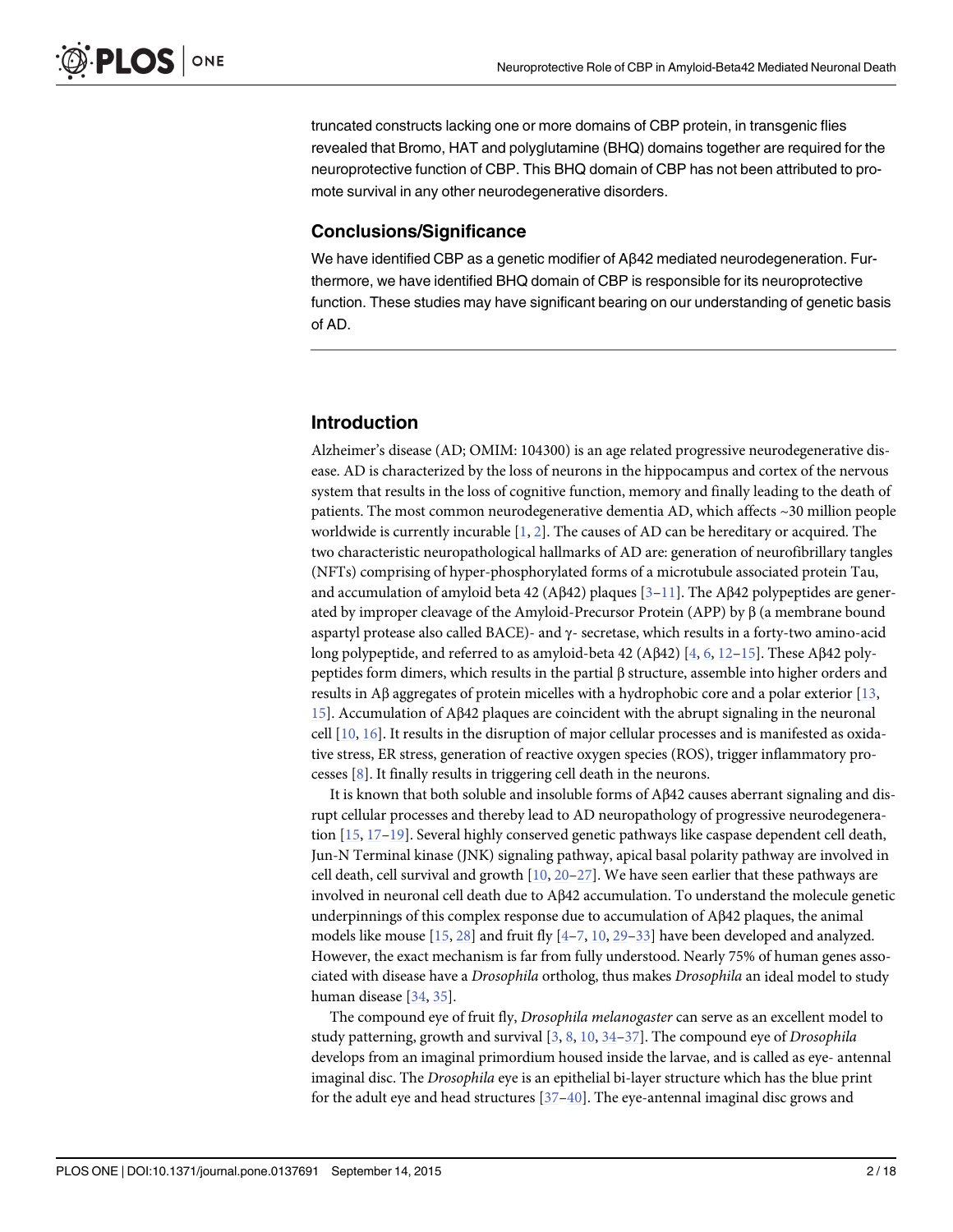differentiate into various cell types of the eye. During late second instar of larval development, a synchronous wave of differentiation initiated at the posterior margin of the eye imaginal disc, results in differentiation of retinal neurons or photoreceptor cells from the retinal precursor cells [41]. During larval to pupal metamorphosis, eye imaginal disc differentiates into the pupal retina and later into the adult eye comprising of 800 unit eyes or ommatidia. Each ommatidium comprise of eight photoreceptor cells and pigment and support cells  $[41-43]$ . The amenability of Gal4/UAS targeted system allows misexpression of foreign genes along the spatiotemporal axes in the developing eye [10, 44]. We have established a model system in Drosophila eye where high levels of human amyloid-beta (Aβ42) are misexpressed in the differentiating retinal neurons of the developing fly retina [10, 24, 26] using a Glass Multiple Repeat Gal4 driver [45]. The GMR-Gal4 driven Aβ42 (GMR-Gal4> UAS-Aβ42, hereafter abbreviated as GMR>Aβ42) transgenic flies exhibited strong neurodegeneration in the fly retina and resulted in highly reduced eye. The penetrance of this GMR>Aβ42 phenotype was 100%, which makes this Drosophila eye model a highly reliable tool for identifying the genetic modifiers of the  $GMR > A\beta42$ mediated neurodegeneration [10, 24, 26].

Using these transgenic flies, we misexpressed individually a gene of interest (candidate gene approach) in GMR>Aβ42 background and screened for the rescue of the neurodegenerative phenotype in a simple F1 screen strategy [24]. In another similar screen, we identified CREB Binding Protein (CBP) as one of the genetic modifiers of GMR>Aβ42 mediated neurodegeneration. During development cells destined to form the distinct cell fates receive dynamic combinations of instructions from signaling cascades and are regulated by multifaceted transcriptional complexes comprising of transcriptional coactivators and corepressors. CBP, a member of the CBP/p300 family of proteins  $[46-48]$ , was first identified by a physical interaction with a CREB transcription factor  $[49-51]$ . CBP is a large protein containing more than 3200 amino acids and has several different functional domains [48]. The N-terminus of CBP contains several protein interaction domains including a region that binds hormone receptors and a domain KIX that binds to the CREB as well as other transcription factors [49, 50]. The C-terminal region has (i) Bromo (B) domain that binds to acetylated lysine residue, (ii) a HAT (H) domain that acetylates lysine 8 of histone H4 and (iii) a glutamine (Q) rich stretch that is involved in transcriptional activation [48, 52, 53]. CBP contains several zinc finger motifs for direct DNA binding or protein-protein interactions [54, 55], and physically interacts with more than hundred proteins including acetylated DNA binding proteins (histones during chromatin remodeling), nuclear hormone receptors and terminal member of several signaling transduction cascades [56, 57]. The ability of CBP to simultaneously bind so many diverse factors may be due to its role as a scaffolding protein that link signaling cascades to transcriptional machinery and thereby influence developmental decisions [48, 56, 58, 59]. CBP has potential to influence development through a variety of molecular and biochemical means [48, 60]. CBP functions in neuronal plasticity and cognition [61], in promoting dendritic and axonal morphogenesis, synapse formation and the release of transmitters at neuromuscular junctions [62,  $63$ , head and trunk segments in *Drosophila* early patterning  $[64-67]$ , and acts as a coactivator of retinal development [47, 68, 69]. Furthermore, CBP mutations in mice, Drosophila or human patients exhibit wide range of CBP role in early development and manifests as Rubinstein-Taybi Syndrome [68, 69]. Thus, CBP activity is modular and it plays major role during cell fate specification and survival.

Here we present the role of CBP in Alzheimer's disease. CBP promotes cell survival by blocking Aβ42 mediated neurodegeneration in the retinal neurons of the Drosophila eye. We demonstrate that upregulation of wild-type CBP can significantly rescue Aβ42 mediated neurodegeneration. In addition, CBP levels are reduced in developing retinal cells where Aβ42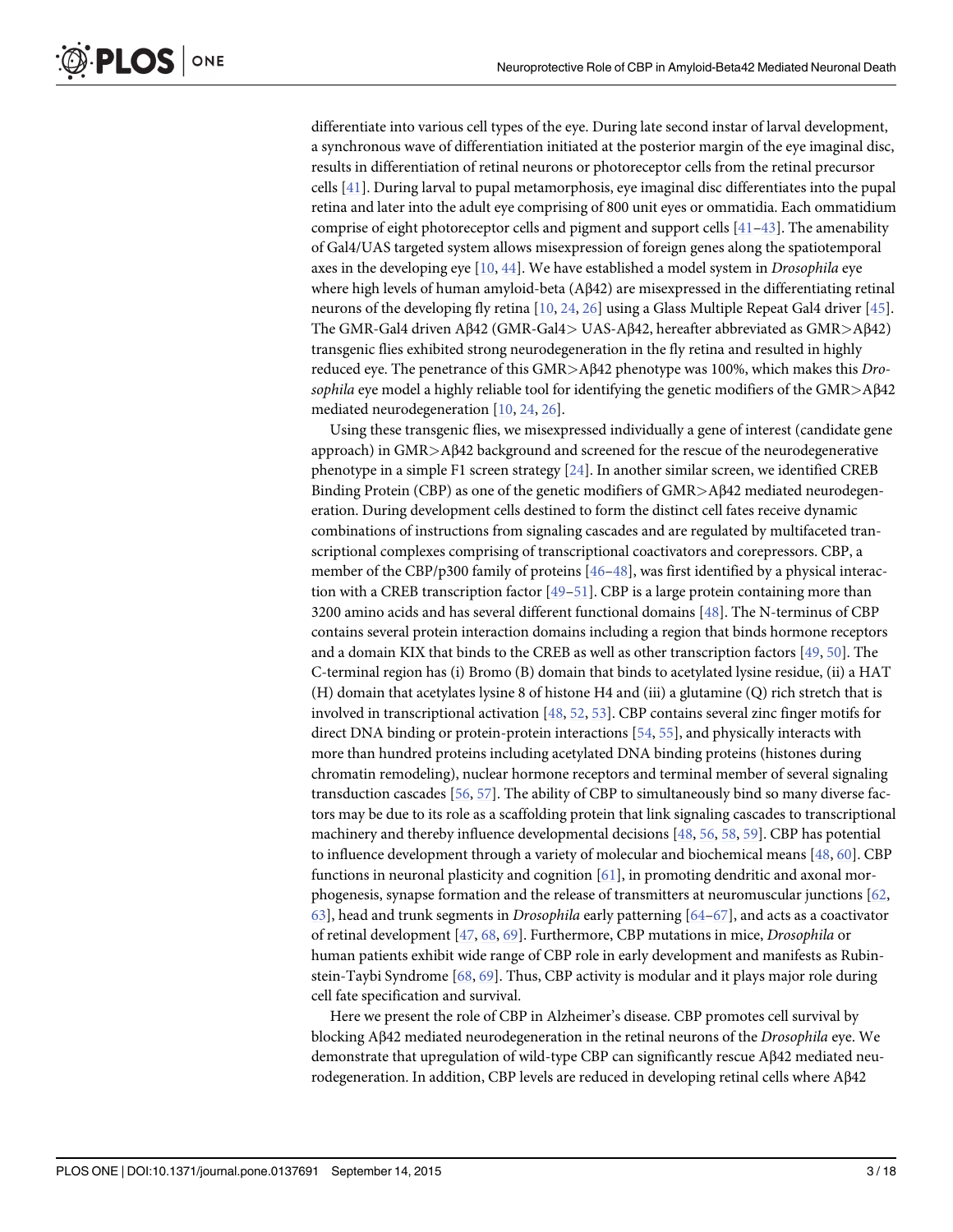levels are increased. Our structure function studies showed that BHQ domains of CBP are required for its neuroprotective function in the Drosophila eye.

## Materials and Methods

## Fly Stocks

All the fly stocks used in this study are listed in FlyBase (http://flybase.bio.indiana.edu). The Drosophila stocks used in this study are UAS-CBP (FL), a transgene encoding full length wild-type version of CBP protein, and truncated transgenic constructs encoding various domains of CBP protein. We used UAS-CBP $^{AQ}$  (lacking the C-terminal poly-glutamine rich region), UAS-CBP $\Delta$ <sup>HQ</sup> (lacking the HAT domain and the polyglutamine rich domain), UAS-CBP $\Delta$ BHQ (lacking the bromo domain, the HAT domain and the polyglutamine rich domain), UAS-CBP<sup> $\triangle$ NZK</sup> (lacking the N-terminal half comprising of NHR, Zn and Kix domain of CBP protein), UAS-CBP $\Delta$ Kix (lacking the Kix domain), and UAS-CBP $\Delta$ N (lacking the N-terminal domain) [47].

We employed the Gal4/Upstream Activator Sequence (Gal4/UAS) system to misexpress the genes of interest in the developing eye [44]. In this study, we used the Glass Multiple Repeat (GMR) driver, which allows misexpression of the transgenes in the differentiating retinal precursor cells of the developing eye imaginal disc as well as the pupal retina and adult eye  $[45]$ . We have shown that the misexpression of human Aß42 in the retina (GMR Gal4 > UAS Aß42) shows a stronger phenotype when maintained at 29 $\degree$ C with no penetrance [10]. All Gal4/UAS stocks and crosses were maintained at 18°C, 25°C and 29°C, unless specified, to sample different induction levels.

## Immunohistochemistry

Eye-antennal imaginal discs from wandering third instar larvae were dissected and stained with antibodies following standard protocol [70]. The eye-antennal discs were dissected in 1xPBS, fixed in 4% paraformaldehyde, washed in 1xPBS, then stained with the primary antibodies Rat anti-Elav (1:100), Rat anti-Chaoptin [24B10 (1:100)], Rabbit anti-Dlg (1:200), mouse anti-22C10 (1:100) [71] and Mouse anti-crumbs (1:10). The secondary antibodies used were goat anti-Rat IgG conjugated with Cy5 (1:250), Donkey anti-Mouse IgG conjugated with Cy3 (1:250), and Donkey anti-Mouse IgG conjugated with Cy3. An alternative protocol was used for Crumbs (Crb) staining [26, 72]. After staining, the tissue were mounted in Vectashield (Vector Labs), and all immunofluorescence images were captured using the Olympus Fluoview 1000 Confocal Microscope. The final images and figures were prepared using Adobe Photoshop CS6 software.

## Detection of Cell Death

TUNEL assay was used to detect cell undergoing cell death [73, 74]. TUNEL assays marks the cleaved double and single stranded DNA of dying cells by adding a fluorescently labeled nucleotides to 3' OH ends in a template-independent manner by Terminal Deoxynucleotidyl Transferase (TdT). It can be detected by fluorescence or confocal microscopy. Eye-antennal discs after secondary antibody staining [75] were blocked in 10% normal donkey serum in phosphate buffered saline with 0.2% Triton X-100 (PBT) and labeled for TUNEL assays using a cell death detection kit from Roche Diagnostics.

The TUNEL positive cells were counted from five sets of imaginal discs and were used for statistical analysis using Microsoft Excel 2010. The P-values were calculated using two-tailed ttest and the error bars represent Standard Deviation from Mean [10, 26].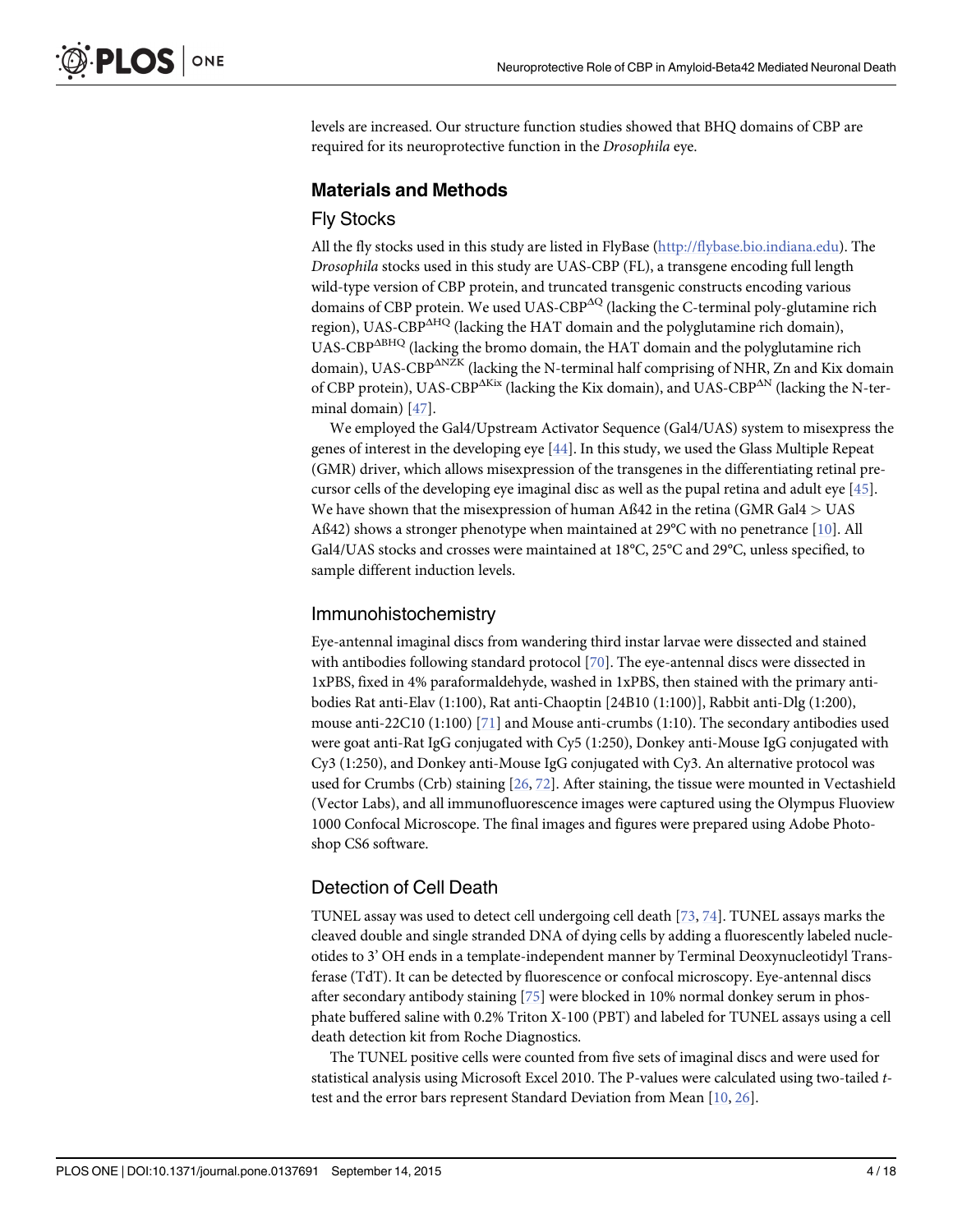## Adult Eye Imaging

Adult eye phenotypes were screened. Images of the dead flies were taken after they were mounted onto a needle and placed below the lens of the Axioimager.Z1 Zeiss Apotome in a horizontal orientation. The Z-stack feature of the Axiovision software allowed us to capture a stack of images, then later form a single, clear image.

## **Results**

## CBP is a genetic modifier of Aβ42 mediated neurodegeneration in Drosophila eye

We have earlier shown that accumulation of Aβ42 triggers cell death of neurons in the Drosophila eye  $[10, 24, 26]$ . In a forward genetic screen using our *Drosophila* eye model for AD, we have identified a histone acetylase CBP, as a genetic modifier of Aβ42 mediated neurodegeneration. In comparison to the wild type compound eye (Fig 1A), misexpression of Aβ42 in the differentiating neurons of the developing Drosophila eye using GMR-Gal4 driver (GMR<sup>&</sup>gt; Aβ42) resulted in a strong neurodegenerative phenotype of highly reduced adult eye. The GMR> A $\beta$ 42 adult eye have glazed appearance due to fusion of lens in 100% flies (Fig 1C, [10]. Misexpression of full length CBP along with  $\text{A}\beta42$  in the developing eye (GMR>  $\text{A}\beta42+\text{CBP}$ ) FL) resulted in a strong rescue of the A $\beta$ 42 mediated neurodegeneration in (22/112) ~20% flies (Fig 1E). For each cross more than 100 flies were counted to determine the percentage rescue. We tested the levels of CBP in these background using immuno-histochemical approach and



Fig 1. CBP is a genetic modifier of Aβ42 mediated neurodegeneration in the Drosophila eye. (A) In comparison to the wild-type compound eye comprising of nearly 800 ommatidia of unit eyes, (C) misexpression of Aβ42 in the differentiating photoreceptor neurons of the developing eye using GMR-Gal4 driver (GMR> Aβ42) results in a strong neurodegenerative phenotype of highly reduced eye, glazed appearance and ommatidial fusion. (E, F) Misexpression of full length CBP with Aβ42 in the developing eye (GMR> Aβ42 +CBP FL) results in a significant rescue of the neurodegeneration in ~20%<br>(22/112) flies as seen in (C) GMR> Aβ42 alone. (G) Reducing CBP functio neurodegenerative phenotype in nearly all the hatched flies. Levels of CBP in (B) wild-type, (D) GMR> Aβ42, (F) GMR> Aβ42 +CBP FL, (H) GMR> Aβ42 + CBP <sup>RŇAi</sup> eye imaginal disc. Note that CBP levels are reduced in GMR> Aβ42 background as compared to the wild-type eye imaginal disc. The orientation of all imaginal discs is identical with posterior to the left and dorsal up. Magnification of all eye imaginal discs is 20X, and adult eyes is 10X.

doi:10.1371/journal.pone.0137691.g001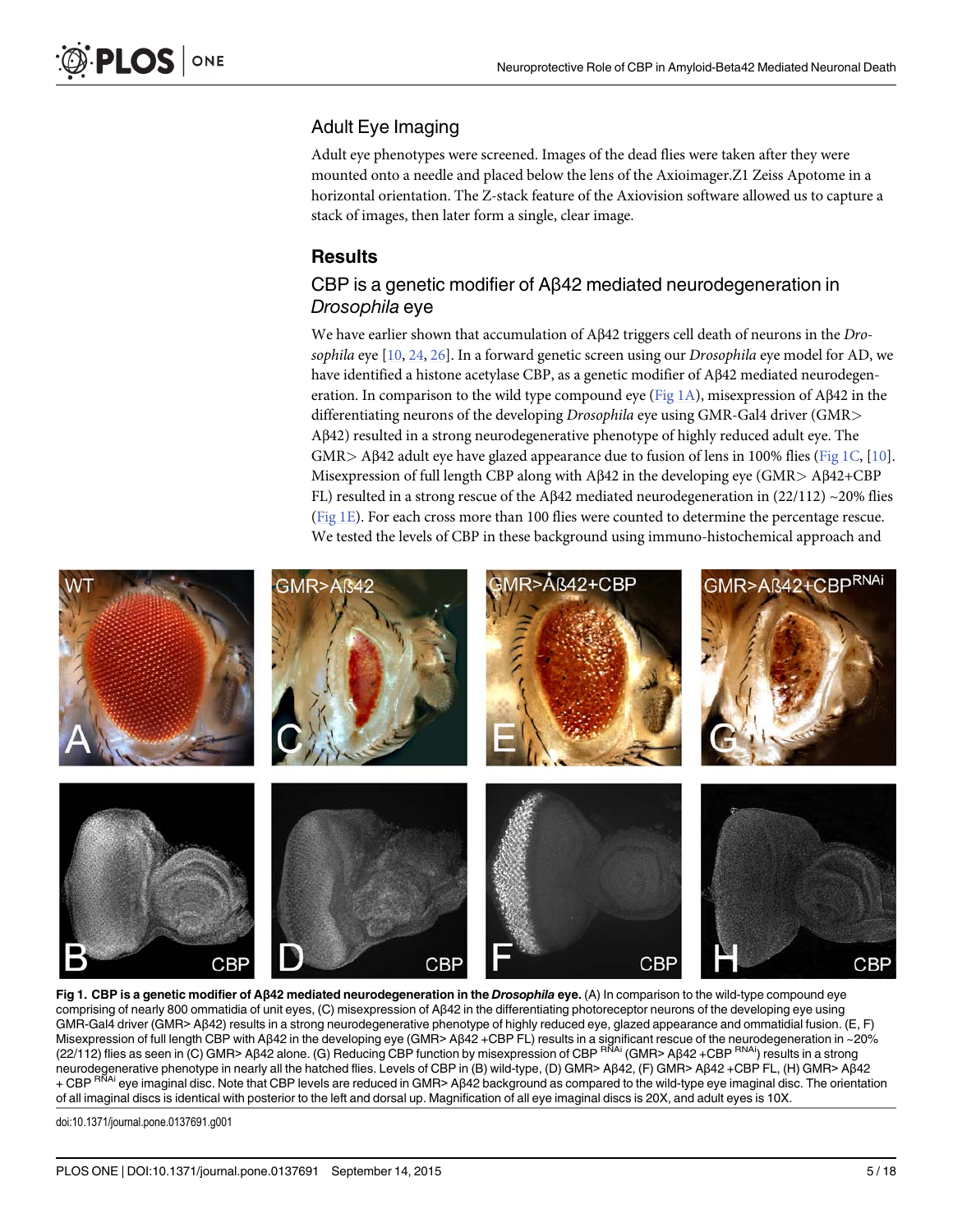found that CBP which is expressed ubiquitously in the entire eye imaginal disc ( $Fig 1B$ ) showed significant reduction in the levels in GMR > A $\beta$ 42 background (Fig 1D), whereas higher levels of CBP in (GMR> Aβ42+CBP FL) background were coincident with the strong rescue observed (Fig 1E). In order to test that levels of CBP are crucial, we also tested levels of CBP in  $GMR > AB42+CBP<sup>RNAi</sup>$  background, where there is no rescue of  $GMR > AB42$  mediated neurodegeneration ( $Fig 1G$ ), and found that CBP levels are reduced and are accompanied with neurodegeneration (Fig 1H). Our data suggest that higher CBP levels can rescue Aβ42 mediated neurodegeneration. Next we wanted to identify the mechanism by which CBP rescued the Aβ42 mediated neurodegeneration.

#### Misexpression of CBP can block induction of cell death

To test our hypothesis about the role of CBP in Aβ42 mediated neurodegeneration in the Drosophila eye, we tested the survival of the retinal cells upon targeted misexpression of both Aβ42 and CBP (GMR> Aβ42+CBP FL) and compared it with the wild-type and GMR> Aβ42 eye imaginal disc (Fig 2). We employed the commonly used TUNEL staining, which marks the fragmented DNA of the dying cells nuclei [73], to discern the mechanism. In the wild-type eye imaginal disc, a few cells are always undergoing cell death as evident from a few random TUNEL positive cells (Fig 2A and 2D). Misexpression of Aβ42 in GMR-Gal4 (GMR> Aβ42) domain resulted in strong induction of cell death as evident from numbers of TUNEL positive cells (Fig 2B and 2D). The increased number of dying cells in GMR> Aβ42 background as compared to the wild-type eye imaginal disc explained the highly reduced adult eye observed in the GMR> Aβ42 background (Fig 1C). The GMR> Aβ42+CBP FL exhibited strong reduction in number of TUNEL positive nuclei (Fig 2C), as compared to the GMR> Aβ42 eye imaginal disc (Fig 2B). In order to quantitate the amount of cell death, we counted the number of dying nuclei in GMR domain in the five eye imaginal disc of all backgrounds. We employed Microsoft Excel 2013 for statistical analysis. The P- values were calculated using one-tailed t-test. The error bars represented the Standard deviation from the Mean [24, 26, 40]. We found that cell death in GMR> Aβ42 background increased more than three-fold from the wild-type imaginal disc (Fig 1D). In GMR> Aβ42+CBP FL background the rate of cell death is significantly reduced as compared to the GMR> Aβ42 background further validating our earlier observation where GMR> Aβ42+CBP FL results in the rescue of GMR> Aβ42 mediated neurodegeneration in the adult eye (Fig 1).

#### CBP can restore axonal targeting defects of Aβ42 mediated neurodegeneration

In Drosophila eye, the axonal projections from retinal neurons innervate the centers of the brain to generate visual connections  $[76, 77]$ . The differentiating retinal neurons in the retian of the developing fly eye form an axonal bundle, which targets the different layers of the brains. Each ommatidium of the Drosophila eye comprises of eight photoreceptors (PR1-PR8) where PR1-PR6 innervates lamina and PR7-PR8 extends into medulla of the brain. The Chaoptin (MAb24B10) serves as a reliable marker for retinal axons and their projections to the brain [71]. In the wild-type eye imaginal disc retinal neuron innervate both medulla and lamina in the brain and thus makes a characteristic "inverted cap" like orientation ( $Fig 3A$ ). However, in the GMR> Aβ42 eye imaginal disc, the retinal axonal targeting gets impaired as evident from highly reduced axonal tract and their innervation points in the brain are also aberrant (Fig 3B). Interestingly, misexpression of CBP FL with Aβ42 (GMR> Aβ42 +CBP FL) significantly restores the axonal targeting aberrations (Fig 3C) to near wild-type (Fig 3A) in nearly 26% (8/30) of the imaginal discs stained and imaged. The controls showing misexpression of full length CBP alone in GMR domain (GMR>CBPFL) shows wild-type axonal targeting (Fig 3D).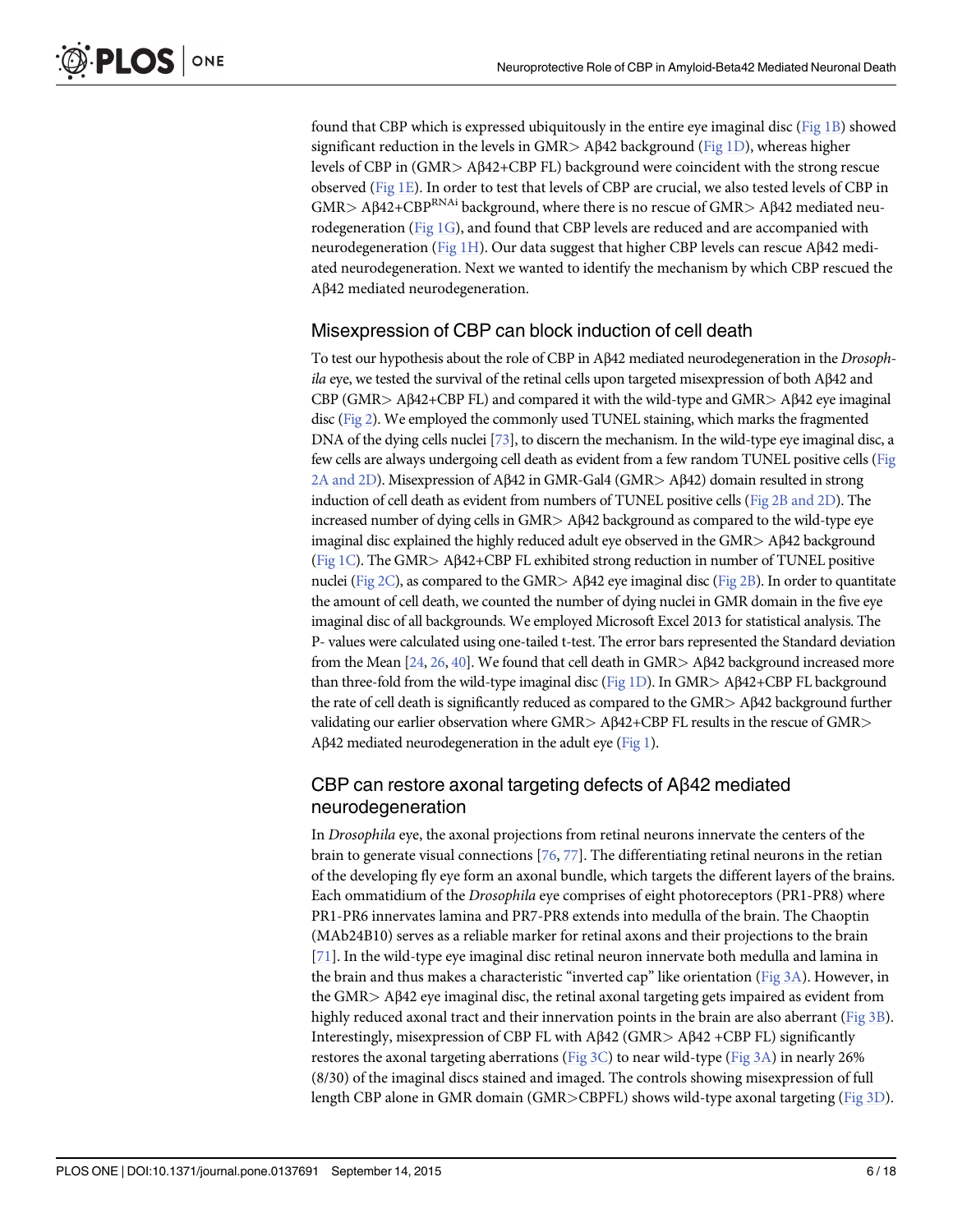

Fig 2. Misexpression of CBP full length can rescue Aβ42 mediated neurodegeneration by blocking cell death. TUNEL staining was performed in third instar eye imaginal disc to mark the dying cells. (A) Wildtype third instar eye imaginal disc showing random cell death in a few cells. (B) The number of dying cells increased significantly in GMR>Aβ42 background, whereas (C) reduced dramatically when full length CBP is misexpressed along with Aβ42 (GMR> Aβ42 +CBP FL) (P = 2.23837E-06). (D) Graph comparing the number of dying cells in the above three backgrounds. The number of TUNEL cells have been recorded and counted from five imaginal disc from all three backgrounds. These rescue phenotype based on number of TUNEL positive cells counted are significant as evident from the calculation of P-values based on the two-tailed t-test using Microsoft Excel 2013. The orientation of all imaginal discs is identical with posterior to the left and dorsal up. Magnification of all eye imaginal discs is 20X.

### BHQ domain of CBP is required for its neuroprotective function in Aβ42 mediated neurodegeneration

CBP encodes a complex protein which has multiple interaction domains. We tested several CBP variants lacking either single or multiple domains ( $Fig 4A$ ) [ $47$ ]. We employed these constructs in our targeted misexpression approach to discern which domain is required for the

PLOS ONE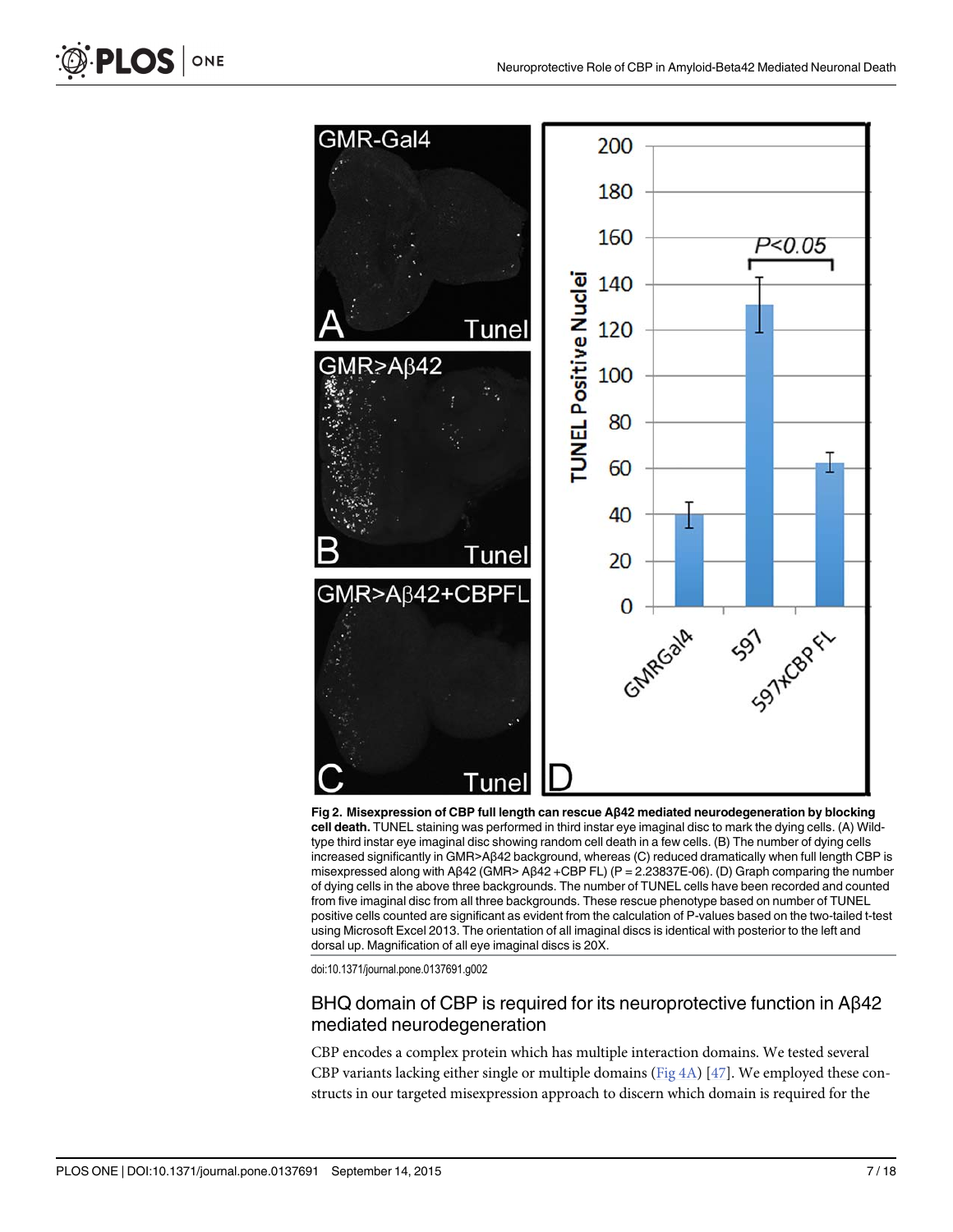

B



doi:10.1371/journal.pone.0137691.g003

PLOS ONE

CBP mediated rescue of neurodegeneration. In comparison to the wild type eye imaginal disc and adult eye (Fig 4B and 4C), misexpression of Aβ42 results in a strong neurodegeneration as seen in the adult eye ( $Fig 4D$ ) and to some extent in eye imaginal disc (earlier stages of eye development, Fig 4E). Misexpression of full length CBP alone (GMR> CBP FL) does not show any eye phenotypes (Fig 4F) whereas along with A $\beta$ 42 in the differentiating retinal cells (GMR> Aβ42 +CBP FL), it results in significant rescue of neurodegeneration (Fig 4G and 4H). Misexpression of truncated CBP transgenes lacking the polyglutamine rich domain alone (GMR> CBP<sup> $\Delta$ Q</sup>) does not show any eye phenotypes (Fig 4I) whereas along with Aβ42 in the differentiating retinal cells (GMR> AB42 +CBP  $^{AQ}$ ), it results in significant rescue of neurodegeneration (Fig 4J and 4K). Misexpression of truncated CBP transgenes lacking the HAT and polyglutamine rich domain (GMR>  $CBP<sup>uHQ</sup>$ ) does not show any eye phenotypes (Fig 4L) whereas along with Aβ42 in the differentiating retinal cells (GMR> Aβ42 +CBP<sup>AHQ</sup>), it results in significant rescue of neurodegeneration (Fig 4M and 4N). Misexpression of truncated CBP transgenes lacking the N-terminal half comprising of NHR, Zinc finger and Kix domain of CBP protein (GMR> CBP<sup> $\Delta$ NZK</sup>, Fig 4O) and Kix domain (GMR> CBP $\Delta$ <sup>KIX</sup>, Fig 4R) does not show any eye phenotypes whereas along with Aβ42 in the differentiating retinal cells (GMR>  $A\beta$ 42 +CBP  $\Delta$ NZK, Fig 4P and 4Q), (GMR> A $\beta$ 42 +CBP  $\Delta$ KIX, Fig 4S and 4T) it results in significant rescue of neurodegeneration. Thus, removing any of these domains still exhibits rescue as seen with CBP FL. However, misexpression of truncated CBP transgenes lacking the Bromo, HAT and polyglutamine rich domain (GMR> CBP  $\triangle$ <sup>BHQ</sup>) show weak neurodegenerative eye phenotypes (Fig 4U) and with Aβ42 in the differentiating retinal cells (GMR> Aβ42 +CBP  $\Delta$ BHQ) also results in significant enhancement of neurodegeneration (Fig 4V and 4W). All the flies of GMR> Aβ42 +CBP <sup>ABHQ</sup> failed to hatch out and were dissected out from the pupal case. This data suggests that BHQ domain of CBP is required for the neuroprotective function of CBP.

## BHQ domain of CBP is required to block cell death induced by Aβ42 accumulation

To validate our hypothesis, we analyzed and quantitated Aβ42 mediated cell death in various backgrounds expressing various CBP variants ( $Fig 4A$ ). We wanted to ascertain if neuroprotective function of CBP, which is dependent on BHQ domain, is mediated through by blocking cell death. Misexpression of full length CBP (GMR> Aβ42 +CBP FL) reduces cell death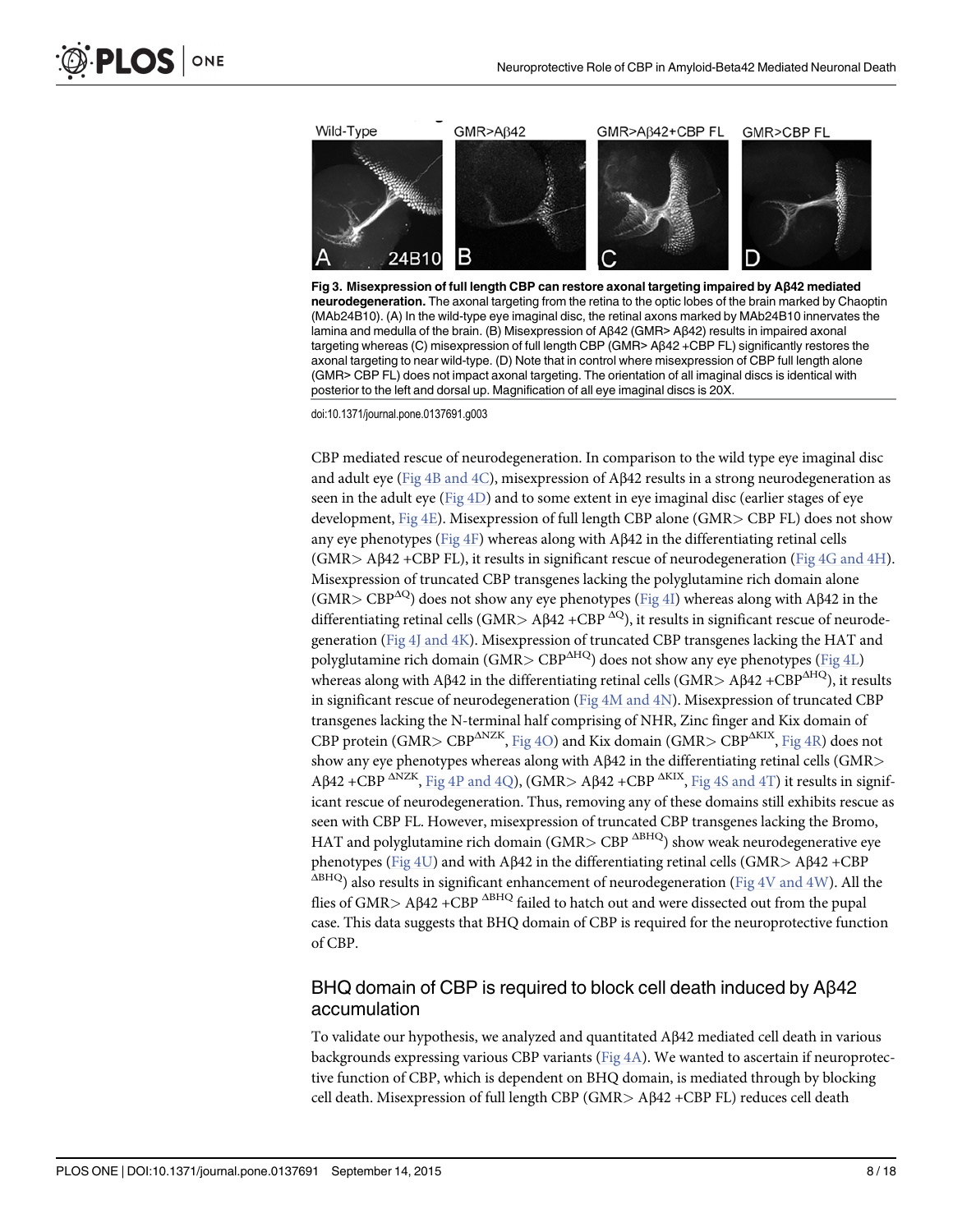

order to functionally dissect the requirement for various domains of the complex CBP protein, various different variants lacking the domains of CBP were used to determine the neuroprotective function of CBP. (B, C) Wild type adult eye and eye imaginal disc stained with Elav (Red) and 22C10 (green). (D, E) GMR> Aβ42 showing strong neurodegenerative phenotype as seen in the (D) adult eye and (E) eye imaginal disc. (F, G, H) misexpression of (F) CBP full length alone (GMR>CBP FL) serve as control and exhibits a normal eye, whereas (G, H) misexpression of CBP full length with Aβ42 (GMR> Aβ42 +CBP FL) results in a significant rescue as seen in the (G) adult eye (22/112) and (H) eye imaginal disc. (I, J, K) Misexpression of CBP<sup>ΔQ</sup> (I) alone (GMR>CBP<sup>ΔQ</sup>) serve as control and exhibits a normal eye, whereas (J, K) misexpression of CBP <sup>ΔQ</sup> with Aβ42 (GMR> Aβ42 +CBP<sup>ΔQ</sup>) results in a significant rescue as seen in the (J) adult eye (23/109) and (K) eye imaginal disc. (L, M, N) Misexpression of CBP<sup>ΔHQ</sup> (L) alone (GMR>CBP<sup>ΔHQ</sup>) serve as control and exhibits a normal eye, whereas (M, N) misexpression of CBP<sup>ΔHQ</sup> with Aβ42 (GMR> Aβ42 +CBP<sup>ΔHQ</sup>) results in a significant rescue as seen in the (M) adult eye (29/137) and (N) eye imaginal disc. (Ο, Ρ, Q) Misexpression of CBP<sup>ΔNZK</sup> (I) alone (GMR>CBP<sup>ΔNZK</sup>) serve as control and exhibits a normal eye, whereas (Ρ, Q) misexpression of CBP ΔNZK with Aβ42 (GMR> Aβ42 +CBP<sup>ΔNZK</sup>) results in a significant rescue as seen in the (J) adult eye (26/119) and (K) eye imaginal disc. (R, S, T) Misexpression of CBP<sup>ΔKix</sup> (I) alone (GMR>CBP<sup>ΔKix</sup>) serve as control and exhibits a normal eye, whereas (S, T) misexpression of CBP<sup>ΔKix</sup> with Aβ42 (GMR> Aβ42 +CBP<sup>ΔKix</sup>) results in a significant rescue as seen in the (S) adult eye (21/103) and (T) eye imaginal disc. (U, V, W) Misexpression of CBP<sup>ΔBHQ</sup> (I) alone (GMR>CBP <sup>ΔBHQ</sup>) exhibits reduced eye phenotype, whereas (S, T) misexpression of CBP<sup>ΔBHQ</sup> with Aβ42 (GMR> Aβ42 +CBP<sup>ΔBHQ</sup>) results in a dramatic enhancement of neurodegenerative phenotype as seen in the GMR> Aβ42 (V) adult eye (11/11 unhatched pupae) and (W) eye imaginal disc. The P- values calculated for the phenotypes counted for all these constructs were significant. Magnification of all eye imaginal discs is 20X, and adult eyes is 10X.

**PLOS** ONE

(Fig 5A and 5A') as compared to the GMR> Aβ42 background (Figs 2B and 5H). Furthermore misexpression of truncated form of CBP in Aβ42 background such as GMR> Aβ42 +CBP  $^{AQ}$ (Fig 5B and 5B'), GMR> A $\beta$ 42 +CBP  $\Delta$ HQ (Fig 5C and 5C'), GMR> A $\beta$ 42 +CBP  $\Delta$ NZK (Fig 5D) and 5D'), GMR> A $\beta$ 42 +CBP  $\Delta$ KIX (Fig 5E, 5E' and 5H) showed suppression in number of cell dying due to cell death, which was comparable to that seen in the CBP full length expression (Fig 5A and 5H). However, misexpression of GMR> A $\beta$ 42 +CBP  $\Delta$ <sup>BHQ</sup> resulted in induction of cell death in a number of retinal cells which was comparable to that of GMR> Aβ42 (Figs 2B and  $5H$ ). We found similar effects with GMR> A $\beta$ 42 +CBP<sup>RNAi</sup> (Fig 5G, 5G' and 5H). Thus, more than three-fold increase in cells undergoing cell death due to misexpression of Aβ42 can be reduced to less than two-fold by misexpression of full length CBP whereas the number of dying cells is further increased in CBP variant lacking BHQ domain (Fig 5H), further validating our observation that BHQ domain is required for the neuroprotective function of CBP in Aβ42 mediated neurodegeneration.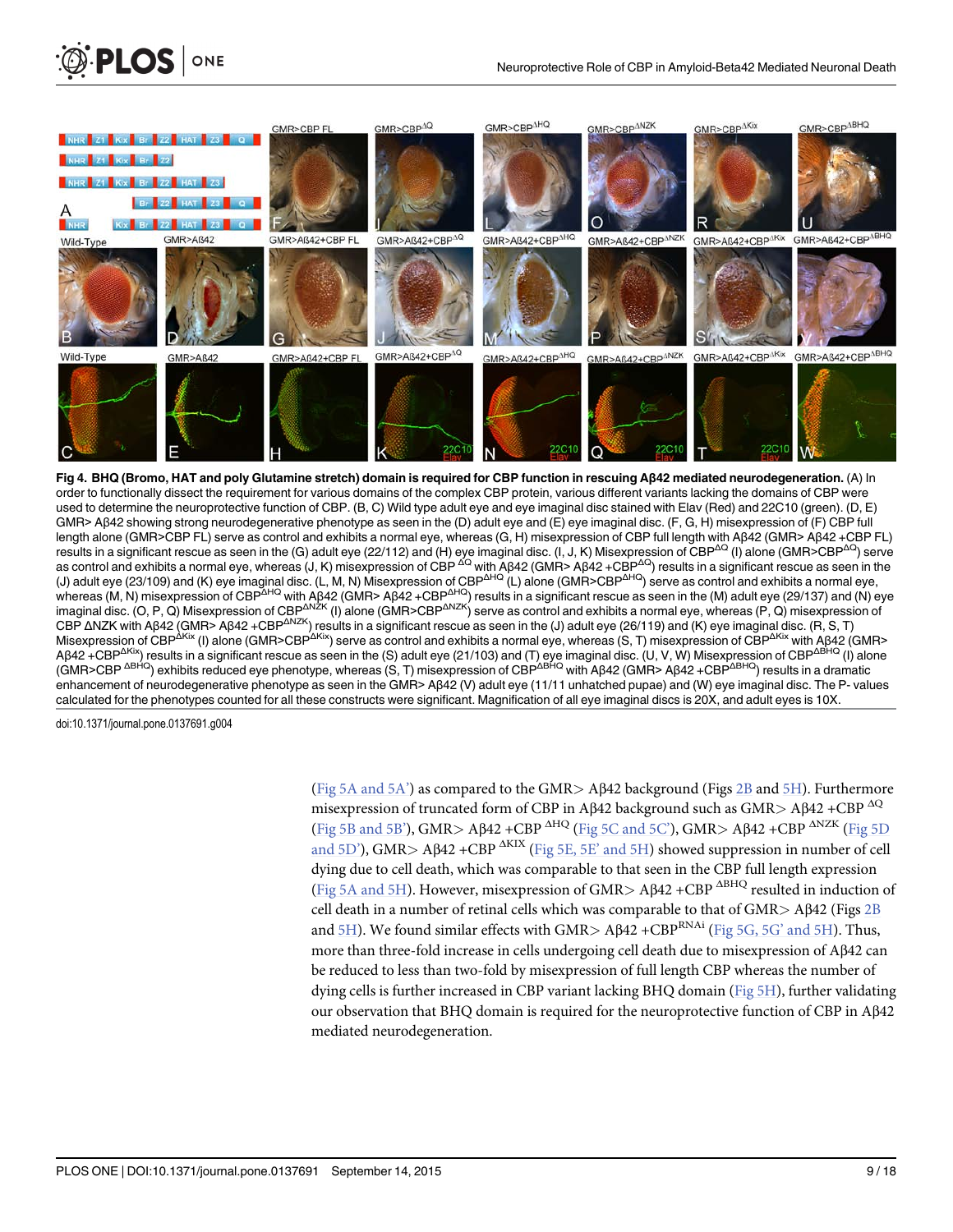

Fig 5. BHQ (Bromo, HAT and poly Glutamine stretch) domain is required for neuroprotective function of CBP. In third instar eye imaginal disc, TUNEL staining was employed to mark the dying cells. In comparison to GMR>Aβ42 background, (A, A') the number of dying cells marked by TUNEL are significantly reduced when CBP full length is misexpressed along with Aβ42 (GMR> Aβ42 +CBP FL) in the Drosophila eye. (B-E) The number of dying cells marked by TUNEL staining in (B, B') GMR>Aβ42 +CBP<sup>ΔQ</sup>, (C, C') GMR> Aβ42 +CBP<sup>ΔHQ</sup>, (D, D') GMR>CBP<sup>ΔNZK</sup>, (E, E') GMR> Aβ42 +CBP<sup>ΔKix</sup> background were comparable to (A, A') GMR> Aβ42 +CBP FL background. However, the number of dying cells marked by TUNEL staining in (F, F') GMR> Aβ42 +CBP<sup>ΔBHQ</sup> and (G, G') GMR> Aβ42 +CBP<sup>RNAi</sup> were significantly increased. (H) Graph comparing the number of dying cells in the all the backgrounds tested. The number of TUNEL cells counted from five imaginal disc of all backgrounds were used for 2-tailed test and P values (< .05). These rescue phenotype based on number of TUNEL positive cells counted are significant. Magnification of all eye imaginal discs is 20X.

**PLOS** I

ONE

## BHQ domain of CBP is required to restore Aβ42 mediated axonal targeting defects

Tthe Drosophila visual system comprises of differentiating retinal neurons sending axonal projections precisely to their synaptic targets in the different layers of the brain [78, 79]. The axons from photoreceptors (PRs) 1–6 terminate in the lamina whereas PR7-PR8 targets the medulla. The retinal axonal connection to the brain can be marked by Chaoptin (MAb24B10) [ $71$ ]. In the wild-type eye imaginal disc MAb24B10 marks the axons projecting from retinal neurons to the optic lobe of the brain (Fig  $6A$ ). However, in the GMR>A $\beta$ 42 eye imaginal disc, the retinal axon targeting becomes impaired as the axons are truncated and no longer innervate precisely in the optic lobes of the brain (Fig 3B). Misexpression of CBP FL in the GMR>Aβ42 background (GMR>Aβ42+CBP FL) can not only restore the size of the eye field but can also significantly restore the retinal axon targeting from retinal neurons to the two different layers of the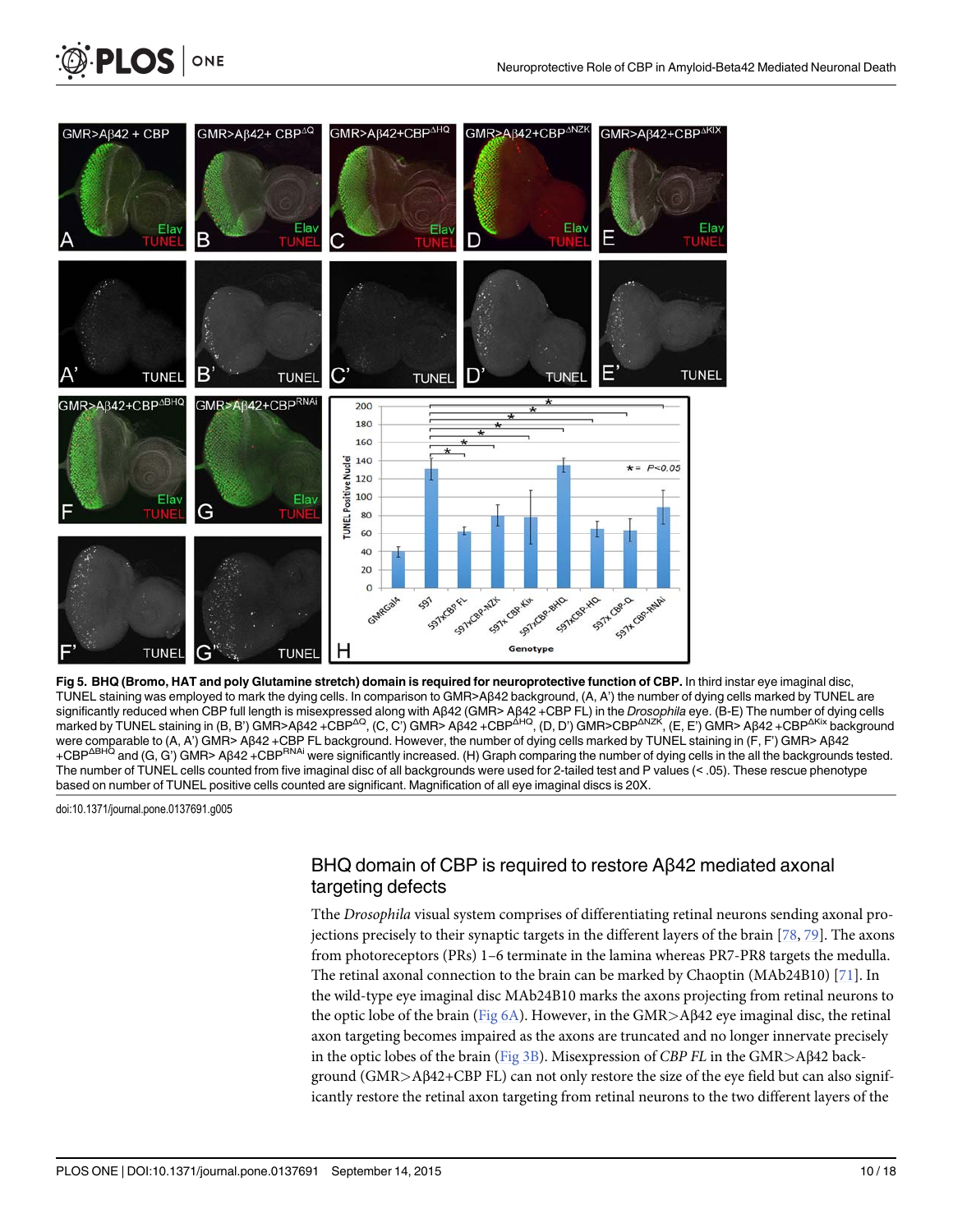



Fig 6. BHQ (Bromo, HAT and poly Glutamine stretch) domain is required for CBP function of restoring axonal targeting. The axonal targeting from the retina to the brain can be studied using the Chaoptin (MAb24B10) marker (REF). (A) In the wild-type eye imaginal disc, the retinal axons marked by MAb24B10 innervates the lamina and medulla of the brain. Misexpression of Aβ42 (GMR> Aβ42) results in impaired axonal targeting. (B) Misexpression of full length CBP (GMR> Aβ42 +CBP FL) as well as (C) CBP variant<br>lacking BHQ domain (GMR> Aβ42 +CBP <sup>ΔBHQ</sup>) significantly restores the axonal targeting to near wild-type. (D) Note that in control where misexpression of CBP variant lacking BHQ domain (GMR>CBP ΔBHQ) also affect axonal targeting. Magnification of all eye imaginal discs is 20X.

brain (Fig 6B). However, misexpression of CBP variant lacking BHQ domain (GMR> Aβ42 + CBP<sup>ΔBHQ</sup>) exhibit strong enhancement of mutant phenotype of loss of axonal targeting (Fig 6C). In controls, GMR> CBP<sup>ABHQ</sup> also an aberrant axonal targeting was seen (Fig 6D). However, the frequency and extent of phenotype was less severe.

## Misexpression of CBP downregulated crumbs (crb) levels in Aβ42 background

An apical basal polarity gene,  $crb$ , can serve as a marker for A $\beta$ 42 mediated neurodegeneration [26]. In comparison to wild-type Crb levels in the developing third instar eye imaginal disc (Fig 7A and 7A'), misexpression of Aβ42 (GMR>Aβ42) resulted in strong induction of Crb levels in the GMR expression domain marking the differentiating retinal precursor cells (Fig 7B and 7B'). Thus, we have shown earlier that Crb expression is increased in Aβ42 background [26]. Misexpression of full length CBP in Aβ42 background (GMR>Aβ42+CBP FL) showed strong rescue of neurodegeneration, which was also accompanied by reduced Crb expression (Fig 7C and 7C'). This strongly suggests that *crb*, which is induced in Aβ42 background is downregulated by misexpression of CBP full length.

#### **Discussion**

The characteristic features of neurodegenerative disorders like Parkinson, Alzheimer's is an age related manifestation of progressive neurodegeneration. This neurodegeneration is an outcome of impairment of signaling pathways which inhibit basic cellular process and thereby leading to the onset of cell death in the neurons. It is known that these complex neurodegenenerative disorders are not an outcome of a single gene mutation but misregulation of several different pathways. Earlier studies have generated several molecular genetic insights into the death of the neurons. However, our understanding of these complex neurodegenerative disorders is far from complete  $[4, 11]$ . In AD, it is known that accumulation of amyloid plaques trigger the neurodegenerative response [4, 13]. It has been shown that basic cell biological processes related to cell death and cell survival are impaired in the A $\beta$ 42 mediated neurodegeneration [8, 10].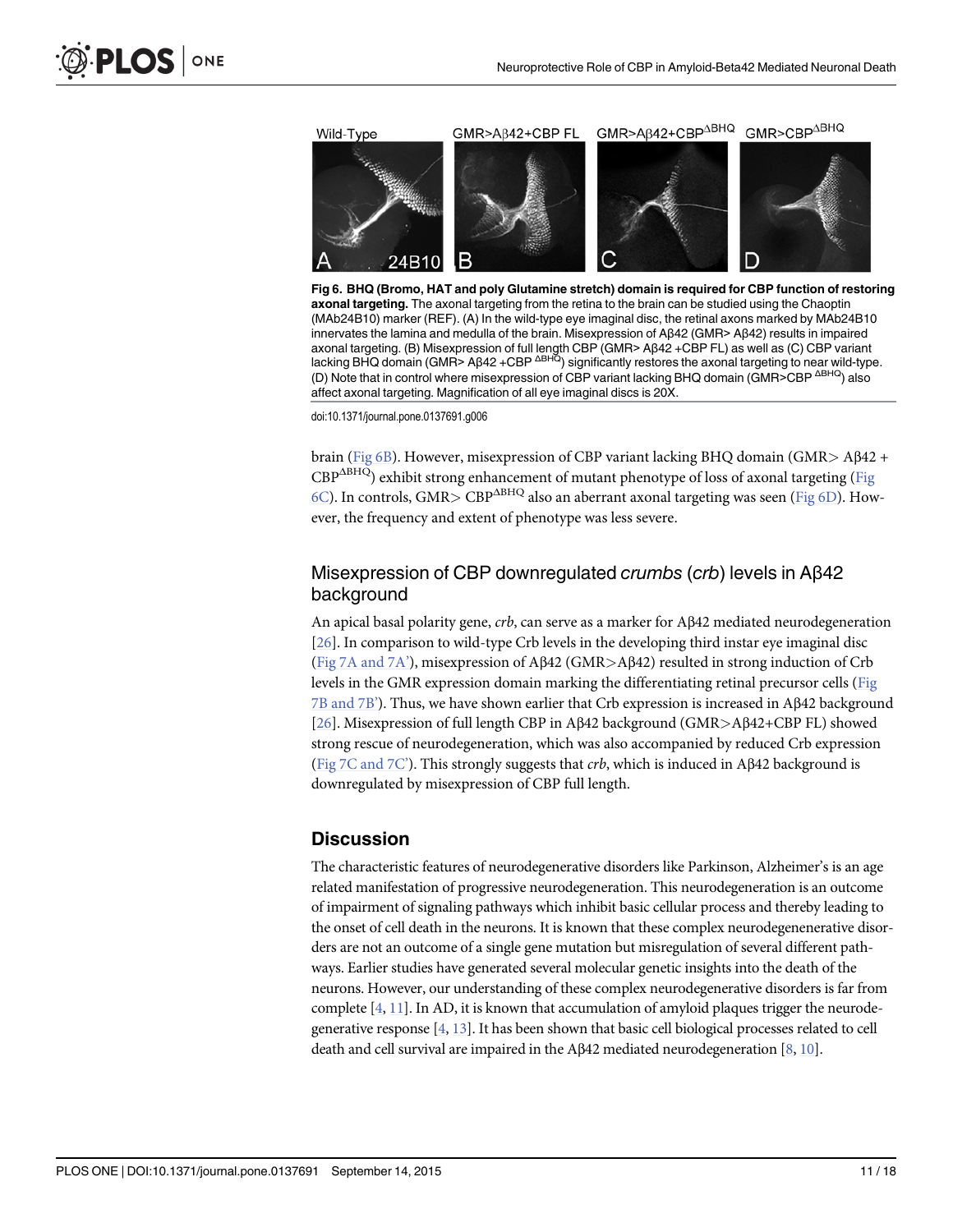

Fig 7. Neuroprotective function of CBP may be mediated through Crb. (A, A') Wild-type expression of Crb, an apical basal polarity gene, in third instar eye imaginal disc. (B, B) In comparison Crb level are increased in the GMR> Aβ42 background. (C, C') Crb levels are reduced in GMR> Aβ42+ CBP background. (A', B' C') split channels to show Crb levels. Magnification of all eye imaginal discs is 20X.

**PLOS** ONE

### BHQ domain of CBP exhibits novel neuroprotective function in AD

Using our *Drosophila* eye model [10, 24, 26], we identified CREB binding protein (CBP) as a genetic modifier of Aβ42 mediated neurodegeneration. Earlier CBP has been shown to modulate poly glutamine (poly Q) disease [80–82]. Our studies tested the domains of CBP protein responsible for its role as a neuroprotective agent in Aβ42 mediated neurodegeneration and found that the N-terminus of this >3200 amino acid long protein [48, 49, 53], which contains several interaction domains including the NHR domain that binds nuclear hormone receptors, Zinc finger domains and KIX domain that binds CREB transcription factor [46, 47] is/are not required for Aβ42 mediated neurodegeneration. The C-terminal half of CBP, which has Bromo domain that binds to acetylated lysine residue, a HAT domain that acetylates lysine 8 of histone H4 and a glutamine rich stretch implicated in transcriptional activation were found to be responsible for Aβ42 mediated neurodegeneration. In addition, we found that C- terminal BHQ domain is required for neuroprotective function whereas the HAT and Poly Q alone or together are not sufficient to demonstrate the neuroprotective function of CBP (Figs 4 and 5). Thus, CBP binding function or nuclear hormone receptor mediated interaction of CBP is not required for the Aβ42 mediated neurodegeneration. Interestingly, CBP, a transcriptional coactivator with intrinsic histone acetyl transferase (HAT) activity depends on the bromodomain of CBP [55]. Our studies demonstrated that HAT, Bromo and Poly Q domain are required for the neuroprotective role of CBP in Aβ42 mediated neurodegeneration.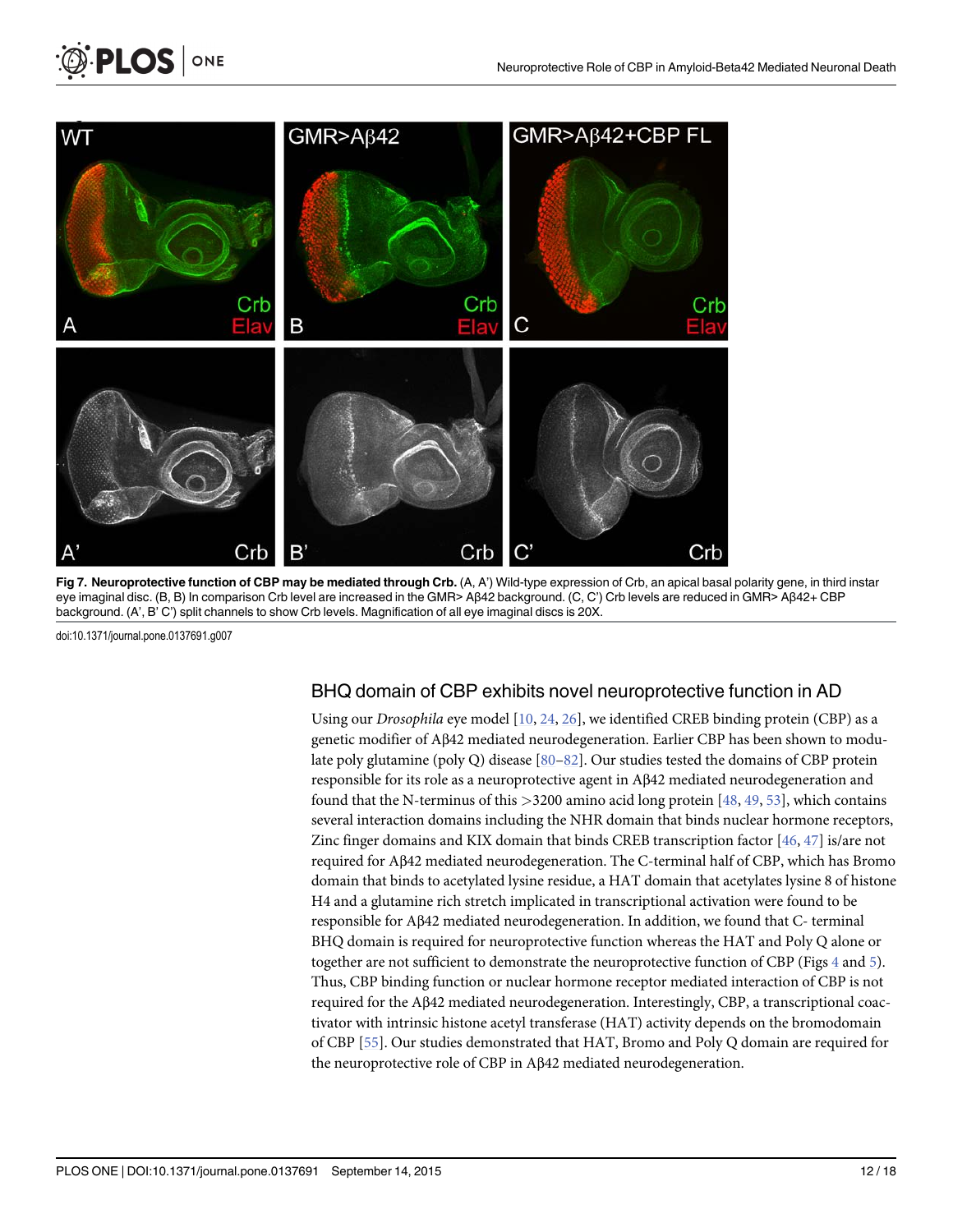## Neuroprotective function of CBP is independent of its role in retinal development

Interestingly, CBP is a complex protein which has capability to simultaneously bind so many diverse factors suggest that it may be involved in different cell biological processes along the spatio-temporal axis. It has been shown that CBP full length,  $\text{CBP}^{\Delta HQ}$  and  $\text{CBP}^{\Delta BHQ}$  domain are sufficient to support photoreceptor development and also to promote expression of eye specification genes in the *Drosophila* eye. Since these studies have been carried out in the *Dro*sophila eye, the obvious question was to test whether this function of CBP overlaps with that of its role in photoreceptor development. Our studies show that only BHQ domain is required for neuroprotective function rules out the possibility that the rescue of neurodegeneration in full length CBP and other constructs may not mediated through its eye specification function. Both HQ and BHQ domain has CREB and Kix domain, these domains bind to Cubitus interruptus (Ci), the terminal member of the Hedgehog (Hh) Signaling pathway.

Secondly, in our transgenic model the Aβ42 expression is triggered at the time of retinal differentiation using a GMR Gal4 driver  $[10, 45]$ , which is much later than the event of eye specification and the onset of retinal determination and differentiation genes expression. Thus, eye specification function of CBP may be independent of its neuroprotective function in Aβ42 mediated neurodegeneration. CBP is known to play roles in many developmental decisions in the developing eye [46, 47].

### CBP neuroprotective function is dependent on Crb levels

Earlier we have demonstrated that an apical-basal polarity gene crb plays a role in Aβ42 mediated neurodegeneration. We also found that higher levels of Crb are associated with Aβ42 mediated neurodegeneration  $[26]$ . Thus, Crb can serve as an excellent marker for the induction of cell death due to accumulation of Aβ42 in the developing eye [26]. During Drosophila wing development, the transcription of apical basal polarity gene *crb* is upregulated by Notch (N) signaling at the dorso-ventral (DV) boundary. In the developing eye, DV boundary organization requires N function. Crb is known to act as negative regulator of N signaling pathway [83]. Furthermore, Crb can inhibit the activity of gamma-secretase to refine N activity domain [84]. Both APP and N are cleaved by similar secretases [85], raises a possibility that Crbs may affects Aβ42 mediated neurodegeneration through N signaling pathway. We have demonstrated earlier Crb levels are upregulated in Aβ42 mediated neureodegeneration. Our data suggests that CBP FL misexpression can promote its neuroprotective function by downregulating Crb levels.

These studies will have significant bearings on understanding the genetic basis of Aβ42 mediated neurodegeneration. It has been seen that individuals with reduced CBP levels have cognitive defects linked to neurological disorders. Earlier it has been argued that CBP may not be a suitable therapeutic target as CBP function is required in many basic cell biological processes. However, recently Naphthol AS-TR phosphate (NASTRp), a novel small molecule inhibitor of CREB-CBP complex has been suggested to possess anti–cancer effects in lung cancers [86]. Furthermore, CBP inhibitors like ICG-001 were shown to suppress pancreatic cancers [87]. Additionally, CBP may mediate the interaction between signaling pathways and these selector genes may be participating in the neuroprotective function of CBP. Thus, further studies focusing on downstream targets might result in identification of possible therapeutic target [88]. Finally, our *Drosophila* eye model [10], can be an excellent choice to test these inhibitors in their role in Aβ42 mediated neurodegeneration.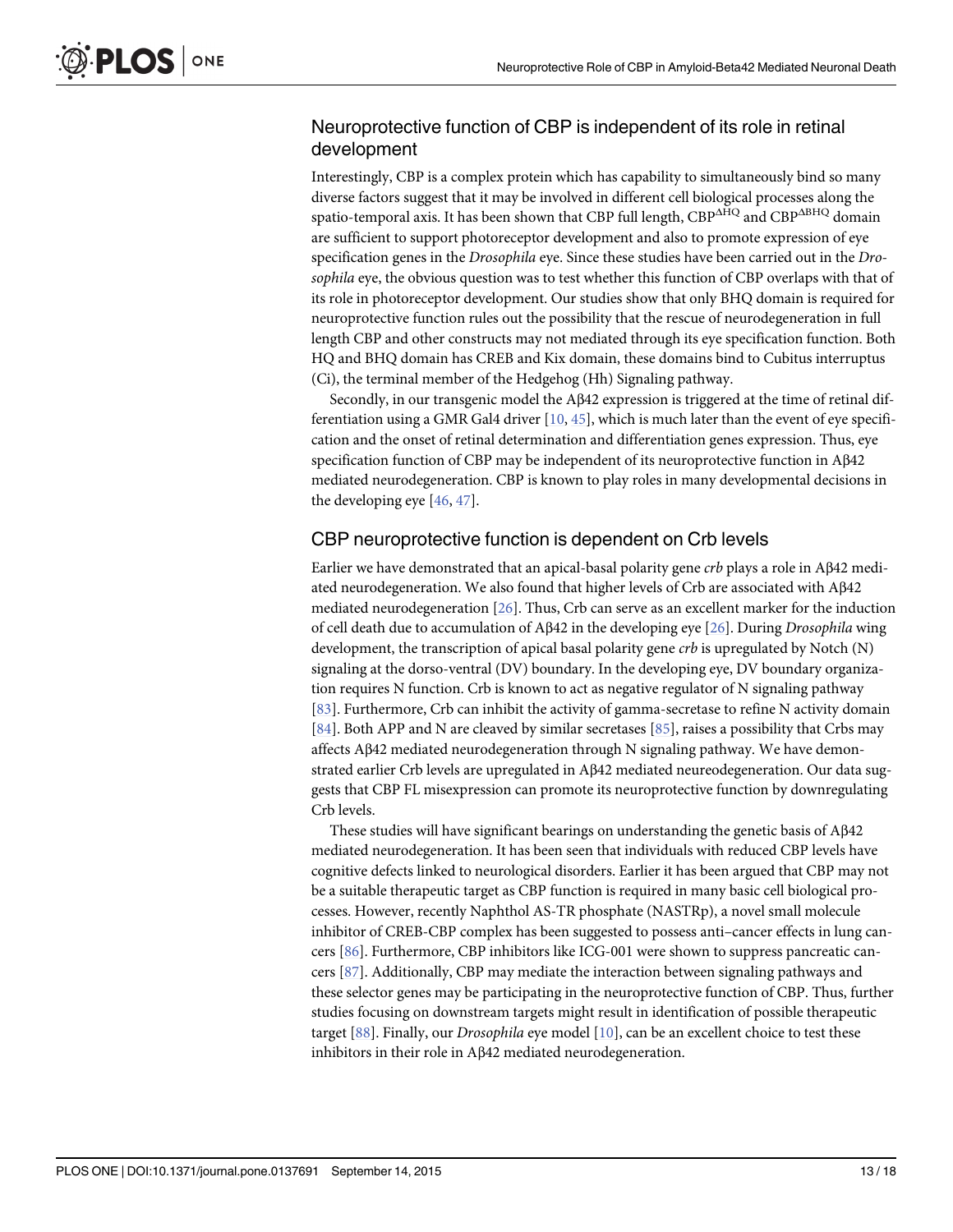#### Acknowledgments

Authors thank Bloomington Stock Centre, Developmental Studies Hybridoma Bank (DSHB), Justin Kumar, Pedro Fernandez-Funez, Madhuri Kango-Singh and K Cho for fly reagents and members of Singh and Kango-Singh Lab for the comments on the manuscript. MM is a Fight for Sight Summer Research Scholar. AS, NG are supported by the graduate program at the University of Dayton.

## Author Contributions

Conceived and designed the experiments: AS. Performed the experiments: TC A. Sarkar MM AMS ORP GM MT. Analyzed the data: NG A. Sarkar AS. Contributed reagents/materials/analysis tools: MM MT A. Sarkar. Wrote the paper: A. Sarkar AS. Helped with statistical data: A. Sarkar NG.

#### References

- 1. Barnes DE, Yaffe K. The projected effect of risk factor reduction on Alzheimer's disease prevalence. The Lancet Neurology. 2011; 10(9):819–28. doi: 10.1016/S1474-4422(11)70072-2 PMID: 21775213; PubMed Central PMCID: PMC3647614.
- 2. Barnes DE, Yaffe K. Accuracy of summary risk score for prediction of Alzheimer disease: better than demographics alone? Archives of neurology. 2011; 68(2):268; author reply -70. doi: 10.1001/ archneurol.2011.4 PMID: 21321000.
- 3. Cowan CM, Shepherd D, Mudher A. Insights from Drosophila models of Alzheimer's disease. Biochem Soc Trans. 2010; 38(4):988–92. Epub 2010/07/28. doi: BST0380988 [pii]doi: 10.1042/BST0380988 PMID: 20658990.
- 4. Crews L, Masliah E. Molecular mechanisms of neurodegeneration in Alzheimer's disease. Hum Mol Genet. 2010; 19(R1):R12–20. Epub 2010/04/24. doi: ddq160 [pii]doi: 10.1093/hmg/ddq160 PMID: 20413653; PubMed Central PMCID: PMC2875049.
- 5. Crowther DC, Page R, Chandraratna D, Lomas DA. A Drosophila model of Alzheimer's disease. Methods Enzymol. 2006; 412:234–55. Epub 2006/10/19. doi: S0076-6879(06)12015-7 [pii]doi: 10.1016/ S0076-6879(06)12015-7 PMID: 17046662.
- 6. Hirth F. Drosophila melanogaster in the study of human neurodegeneration. CNS Neurol Disord Drug Targets. 2010; 9(4):504–23. Epub 2010/06/05. doi: BSP/CDTCNSND/E-Pub/00050 [pii]. PMID: 20522007; PubMed Central PMCID: PMC2992341.
- 7. Pandey UB, Nichols CD. Human disease models in Drosophila melanogaster and the role of the fly in therapeutic drug discovery. Pharmacol Rev. 2011; 63(2):411–36. Epub 2011/03/19. doi: pr.110.003293 [pii]doi: 10.1124/pr.110.003293 PMID: 21415126; PubMed Central PMCID: PMC3082451.
- 8. Rincon-Limas DE, Jensen K, Fernandez-Funez P. Drosophila Models of Proteinopathies: the Little Fly that Coulds. Curr Pharm Des. 2012. Epub 2012/02/01. doi: CPD-EPUB-20120130-012 [pii]. PMID: 22288402.
- 9. Shankar GM, Li S, Mehta TH, Garcia-Munoz A, Shepardson NE, Smith I, et al. Amyloid-beta protein dimers isolated directly from Alzheimer's brains impair synaptic plasticity and memory. Nat Med. 2008; 14(8):837–42. Epub 2008/06/24. doi: nm1782 [pii]doi: 10.1038/nm1782 PMID: 18568035; PubMed Central PMCID: PMC2772133.
- 10. Tare M, Modi RM, Nainaparampil JJ, Puli OR, Bedi S, Fernandez-Funez P, et al. Activation of JNK signaling mediates amyloid-ss-dependent cell death. PLoS One. 2011; 6(9):e24361. Epub 2011/09/29. doi: 10.1371/journal.pone.0024361 PONE-D-11-11860 [pii]. PMID: 21949710; PubMed Central PMCID: PMC3173392.
- 11. Claeysen S, Cochet M, Donneger R, Dumuis A, Bockaert J, Giannoni P. Alzheimer culprits: cellular crossroads and interplay. Cellular signalling. 2012; 24(9):1831–40. doi: 10.1016/j.cellsig.2012.05.008 PMID: 22627093.
- 12. Finelli A, Kelkar A, Song HJ, Yang H, Konsolaki M. A model for studying Alzheimer's Abeta42-induced toxicity in Drosophila melanogaster. Mol Cell Neurosci. 2004; 26(3):365–75. Epub 2004/07/06. doi: 10. 1016/j.mcn.2004.03.001 S1044743104000521 [pii]. PMID: 15234342.
- 13. Hardy J. The amyloid hypothesis for Alzheimer's disease: a critical reappraisal. J Neurochem. 2009; 110(4):1129–34. Epub 2009/05/22. doi: JNC6181 [pii]doi: 10.1111/j.1471-4159.2009.06181.x PMID: 19457065.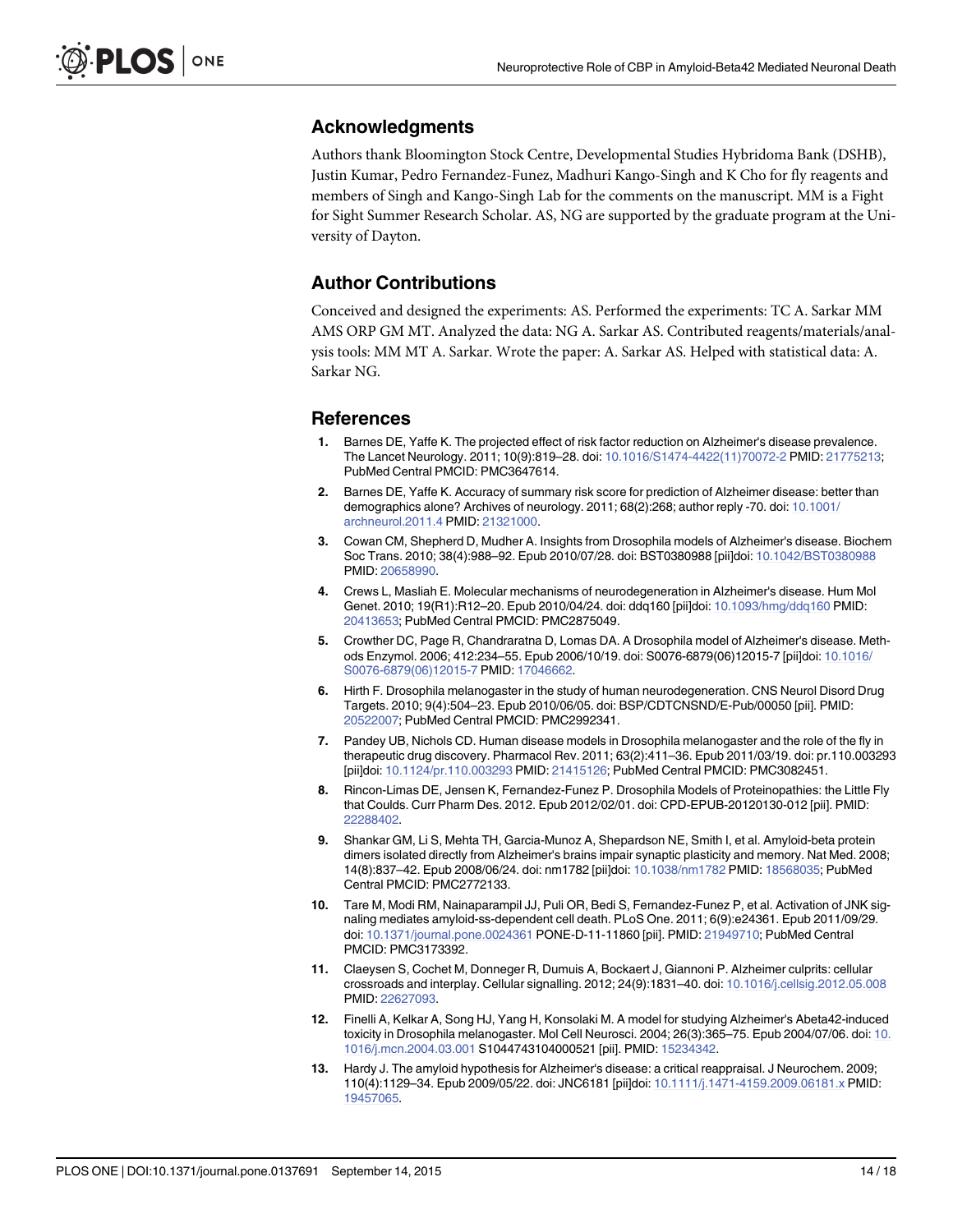- 14. Selkoe DJ, Podlisny MB. Deciphering the genetic basis of Alzheimer's disease. Annu Rev Genomics Hum Genet. 2002; 3:67–99. Epub 2002/07/27. doi: 10.1146/annurev.genom.3.022502.103022 022502.103022 [pii]. PMID: 12142353
- 15. O'Brien RJ, Wong PC. Amyloid Precursor Protein Processing and Alzheimers Disease. Annu Rev Neurosci. 2010. Epub 2011/04/05. doi: 10.1146/annurev-neuro-061010-113613 PMID: 21456963.
- 16. Salgado-Puga K, Pena-Ortega F. Cellular and Network Mechanisms Underlying Memory Impairment Induced by Amyloid beta Protein. Protein and peptide letters. 2015. PMID: 25642991.
- 17. Vinters HV. Emerging Concepts in Alzheimer's Disease. Annual review of pathology. 2014. doi: 10. 1146/annurev-pathol-020712-163927 PMID: 25387055.
- 18. Walsh DM, Klyubin I, Fadeeva JV, Rowan MJ, Selkoe DJ. Amyloid-beta oligomers: their production, toxicity and therapeutic inhibition. Biochem Soc Trans. 2002; 30(4):552–7. Epub 2002/08/28. doi: 10. 1042/ PMID: 12196135.
- 19. Walsh DM, Selkoe DJ. A beta oligomers—a decade of discovery. J Neurochem. 2007; 101(5):1172– 84. Epub 2007/02/09. doi: JNC4426 [pii]doi: 10.1111/j.1471-4159.2006.04426.x PMID: 17286590.
- 20. Adachi-Yamada T, O'Connor MB. Morphogenetic apoptosis: a mechanism for correcting discontinuities in morphogen gradients. Dev Biol. 2002; 251(1):74–90. Epub 2002/11/05. doi: S0012160602908213 [pii]. PMID: 12413899.
- 21. Bogoyevitch MA, Ngoei KR, Zhao TT, Yeap YY, Ng DC. c-Jun N-terminal kinase (JNK) signaling: recent advances and challenges. Biochim Biophys Acta. 2010; 1804(3):463–75. Epub 2009/11/11. doi: S1570-9639(09)00316-1 [pii]doi: 10.1016/j.bbapap.2009.11.002 PMID: 19900593.
- 22. Braithwaite SP, Schmid RS, He DN, Sung ML, Cho S, Resnick L, et al. Inhibition of c-Jun kinase provides neuroprotection in a model of Alzheimer's disease. Neurobiol Dis. 2010; 39(3):311–7. Epub 2010/05/11. doi: S0969-9961(10)00131-2 [pii]doi: 10.1016/j.nbd.2010.04.015 PMID: 20451607; PubMed Central PMCID: PMC2910136.
- 23. Brodsky MH, Nordstrom W, Tsang G, Kwan E, Rubin GM, Abrams JM. Drosophila p53 binds a damage response element at the reaper locus. Cell. 2000; 101(1):103–13. Epub 2000/04/25. doi: S0092-8674 (00)80627-3 [pii]doi: 10.1016/S0092-8674(00)80627-3 PMID: 10778860.
- 24. Moran MT, Tare M, Kango-Singh M, Singh A. Homeotic Gene teashirt (tsh) has a neuroprotective function in amyloid-beta 42 mediated neurodegeneration. PLoS One. 2013; 8(11):e80829. doi: 10.1371/ journal.pone.0080829 PMID: 24282556; PubMed Central PMCID: PMC3840013.
- 25. Ollmann M, Young LM, Di Como CJ, Karim F, Belvin M, Robertson S, et al. Drosophila p53 is a structural and functional homolog of the tumor suppressor p53. Cell. 2000; 101(1):91–101. Epub 2000/04/ 25. doi: S0092-8674(00)80626-1 [pii]doi: 10.1016/S0092-8674(00)80626-1 PMID: 10778859.
- 26. Steffensmeier AM, Tare M, Puli OR, Modi R, Nainaparampil J, Kango-Singh M, et al. Novel neuroprotective function of apical-basal polarity gene crumbs in amyloid beta 42 (abeta42) mediated neurodegeneration. PLoS One. 2013; 8(11):e78717. doi: 10.1371/journal.pone.0078717 PMID: 24260128; PubMed Central PMCID: PMC3832507.
- 27. Stronach B. Dissecting JNK signaling, one KKKinase at a time. Dev Dyn. 2005; 232(3):575–84. Epub 2005/02/11. doi: 10.1002/dvdy.20283 PMID: 15704176.
- 28. Beduer A, Joris P, Mosser S, Fraering PC, Renaud P. Detection of Alzheimer's disease amyloid-beta plaque deposition by deep brain impedance profiling. Journal of neural engineering. 2015; 12 (2):024001. doi: 10.1088/1741-2560/12/2/024001 PMID: 25686025.
- 29. Casas-Tinto S, Zhang Y, Sanchez-Garcia J, Gomez-Velazquez M, Rincon-Limas DE, Fernandez-Funez P. The ER stress factor XBP1s prevents amyloid-{beta} neurotoxicity. Hum Mol Genet. 2011; 20 (11):2144–60. Epub 2011/03/11. doi: ddr100 [pii]doi: 10.1093/hmg/ddr100 PMID: 21389082; PubMed Central PMCID: PMC3090193.
- 30. Cauchi RJ, van den Heuvel M. The fly as a model for neurodegenerative diseases: is it worth the jump? Neurodegener Dis. 2006; 3(6):338–56. Epub 2006/12/29. doi: 000097303 [pii]doi: 10.1159/000097303 PMID: 17192723.
- 31. Iijima K, Iijima-Ando K. Drosophila models of Alzheimer's amyloidosis: the challenge of dissecting the complex mechanisms of toxicity of amyloid-beta 42. J Alzheimers Dis. 2008; 15(4):523–40. Epub 2008/ 12/20. PMID: 19096154.
- 32. Iijima-Ando K, Iijima K. Transgenic Drosophila models of Alzheimer's disease and tauopathies. Brain Struct Funct. 2010; 214(2–3):245–62. Epub 2009/12/08. doi: 10.1007/s00429-009-0234-4 PMID: 19967412; PubMed Central PMCID: PMC2849836.
- 33. Moloney A, Sattelle DB, Lomas DA, Crowther DC. Alzheimer's disease: insights from Drosophila melanogaster models. Trends Biochem Sci. 2010; 35(4):228–35. Epub 2009/12/29. doi: S0968-0004(09) 00228-X [pii]doi: 10.1016/j.tibs.2009.11.004 PMID: 20036556; PubMed Central PMCID: PMC2856915.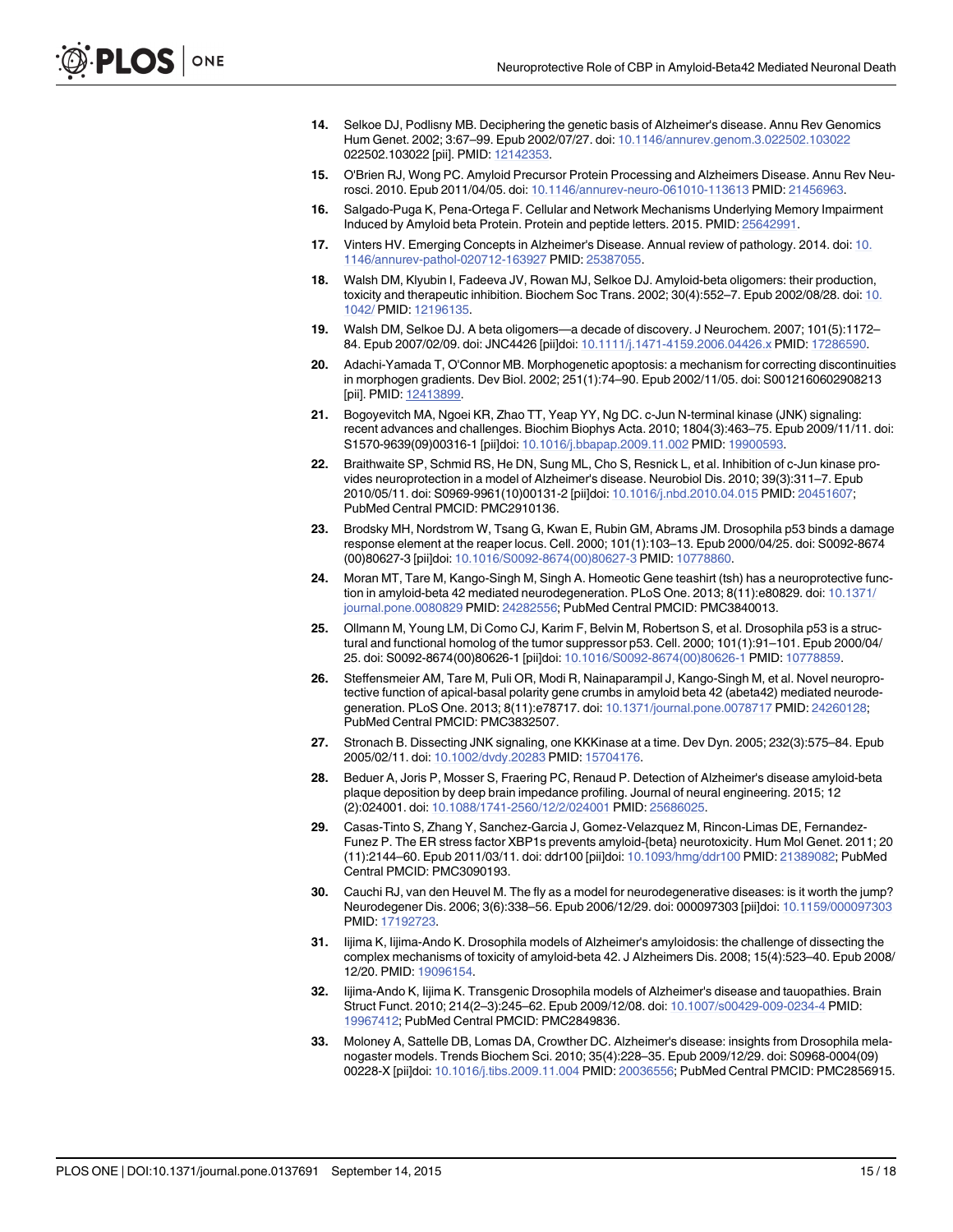- 34. Bier E. Drosophila, the golden bug, emerges as a tool for human genetics. Nat Rev Genet. 2005; 6 (1):9–23. Epub 2005/01/05. doi: nrg1503 [pii]doi: 10.1038/nrg1503 PMID: 15630418.
- 35. Singh A, Irvine KD. Drosophila as a model for understanding development and disease. Dev Dyn. 2012; 241(1):1–2. doi: 10.1002/dvdy.23712 PMID: 22174082.
- 36. Cao W, Song HJ, Gangi T, Kelkar A, Antani I, Garza D, et al. Identification of novel genes that modify phenotypes induced by Alzheimer's beta-amyloid overexpression in Drosophila. Genetics. 2008; 178 (3):1457–71. Epub 2008/02/05. doi: genetics.107.078394 [pii]doi: 10.1534/genetics.107.078394 PMID: 18245849; PubMed Central PMCID: PMC2278065.
- 37. Treisman JE. A conserved blueprint for the eye? Bioessays. 1999; 21(10):843–50. Epub 1999/09/25. doi: 10.1002/(SICI)1521-1878(199910)21:10<843::AID-BIES6>3.0.CO;2-J [pii]10.1002/(SICI)1521- 1878(199910)21:10<843::AID-BIES6>3.0.CO;2-J. PMID: 10497334.
- 38. Kumar JP. My what big eyes you have: How the Drosophila retina grows. Dev Neurobiol. 2011. Epub 2011/05/24. doi: 10.1002/dneu.20921 PMID: 21604387.
- 39. Singh A, Lim J, Choi KW. Dorso-ventral boundary is required for organizing growth and planar polarity in the Drosophila eye. In: Mlodzik M, editor. "Planar Cell Polarization during Development: Advances in Developmental Biology and Biochemistry": Elsevier Science & Technology Books.; 2005. p. 59–91.
- 40. Tare M, Puli OR, Singh A. Molecular Genetic Mechanisms of Axial Patterning: Mechanistic Insights into Generation of Axes in the Developing Eye. In: Singh A, and, Kango-Singh M, editors. Molecular Genetics of Axial Patterning, Growth and Disease in the Drosophila Eye. Springer NewYork Heidelberg Dordrecht London: Springer; 2013. p. 37–75.
- 41. Ready DF, Hanson TE, Benzer S. Development of the Drosophila retina, a neurocrystalline lattice. Dev Biol. 1976; 53(2):217–40. Epub 1976/10/15. doi: 0012-1606(76)90225-6 [pii]. PMID: 825400.
- 42. Kumar JP. Building an ommatidium one cell at a time. Dev Dyn. 2012; 241(1):136–49. doi: 10.1002/ dvdy.23707 PMID: 22174084; PubMed Central PMCID: PMC3427658.
- 43. Wolff T, Ready DF. Pattern formation in the Drosophila retina. In: Martinez-Arias MBaA, editor. The Development of Drosophila melanogaster. III: Cold-Spring Harbor: Cold Spring Harbor Laboratory Press.; 1993. p. 1277–325.
- 44. Brand AH, Perrimon N. Targeted gene expression as a means of altering cell fates and generating dominant phenotypes. Development. 1993; 118(2):401–15. Epub 1993/06/01. PMID: 8223268.
- 45. Moses K, Rubin GM. Glass encodes a site-specific DNA-binding protein that is regulated in response to positional signals in the developing Drosophila eye. Genes Dev. 1991; 5(4):583–93. Epub 1991/04/01. PMID: 2010085.
- 46. Anderson J, Bhandari R, Kumar JP. A genetic screen identifies putative targets and binding partners of CREB-binding protein in the developing Drosophila eye. Genetics. 2005; 171(4):1655–72. Epub 2005/ 07/07. doi: genetics.105.045450 [pii]doi: 10.1534/genetics.105.045450 PMID: 15998717; PubMed Central PMCID: PMC1456093.
- 47. Kumar JP, Jamal T, Doetsch A, Turner FR, Duffy JB. CREB binding protein functions during successive stages of eye development in Drosophila. Genetics. 2004; 168(2):877–93. Epub 2004/10/30. doi: 168/ 2/877 [pii]doi: 10.1534/genetics.104.029850 PMID: 15514061; PubMed Central PMCID: PMC1448854.
- 48. Goodman RH, Smolik S. CBP/p300 in cell growth, transformation, and development. Genes Dev. 2000; 14(13):1553–77. PMID: 10887150.
- 49. Chrivia JC, Kwok RP, Lamb N, Hagiwara M, Montminy MR, Goodman RH. Phosphorylated CREB binds specifically to the nuclear protein CBP. Nature. 1993; 365(6449):855–9. doi: 10.1038/365855a0 PMID: 8413673.
- 50. Kwok RP, Lundblad JR, Chrivia JC, Richards JP, Bachinger HP, Brennan RG, et al. Nuclear protein CBP is a coactivator for the transcription factor CREB. Nature. 1994; 370(6486):223–6. doi: 10.1038/ 370223a0 PMID: 7913207.
- 51. Nordheim A. Transcription factors. CREB takes CBP to tango. Nature. 1994; 370(6486):177–8. doi: 10. 1038/370177a0 PMID: 8028657.
- 52. Kraus WL, Manning ET, Kadonaga JT. Biochemical analysis of distinct activation functions in p300 that enhance transcription initiation with chromatin templates. Molecular and cellular biology. 1999; 19 (12):8123–35. PMID: 10567538; PubMed Central PMCID: PMC84897.
- 53. Manning ET, Ikehara T, Ito T, Kadonaga JT, Kraus WL. p300 forms a stable, template-committed complex with chromatin: role for the bromodomain. Molecular and cellular biology. 2001; 21(12):3876–87. doi: 10.1128/MCB.21.12.3876–3887.2001 PMID: 11359896; PubMed Central PMCID: PMC87051.
- 54. Bannister AJ, Kouzarides T. The CBP co-activator is a histone acetyltransferase. Nature. 1996; 384 (6610):641–3. doi: 10.1038/384641a0 PMID: 8967953.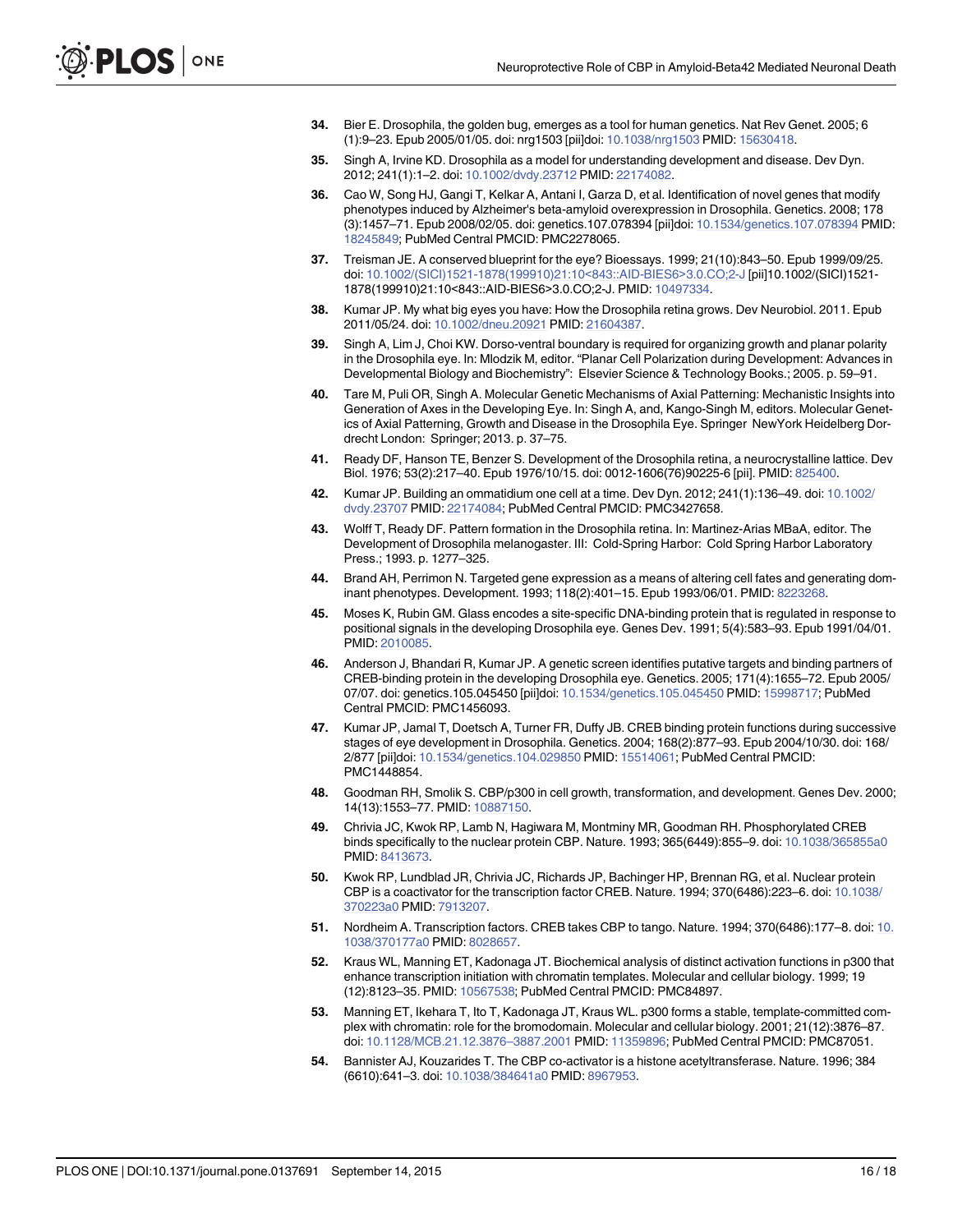- 55. Deng Z, Chen CJ, Chamberlin M, Lu F, Blobel GA, Speicher D, et al. The CBP bromodomain and nucleosome targeting are required for Zta-directed nucleosome acetylation and transcription activation. Molecular and cellular biology. 2003; 23(8):2633–44. PMID: 12665567; PubMed Central PMCID: PMC152567.
- 56. Chan HM, La Thangue NB. p300/CBP proteins: HATs for transcriptional bridges and scaffolds. Journal of cell science. 2001; 114(Pt 13):2363–73. PMID: 11559745.
- 57. McManus KJ, Hendzel MJ. CBP, a transcriptional coactivator and acetyltransferase. Biochemistry and cell biology = Biochimie et biologie cellulaire. 2001; 79(3):253–66. PMID: 11467739.
- 58. Goldman PS, Tran VK, Goodman RH. The multifunctional role of the co-activator CBP in transcriptional regulation. Recent progress in hormone research. 1997; 52:103–19; discussion 19–20. PMID: 9238849.
- 59. Shi Y, Mello C. A CBP/p300 homolog specifies multiple differentiation pathways in Caenorhabditis elegans. Genes Dev. 1998; 12(7):943–55. PMID: 9531533; PubMed Central PMCID: PMC316678.
- 60. Janknecht R. The versatile functions of the transcriptional coactivators p300 and CBP and their roles in disease. Histology and histopathology. 2002; 17(2):657-68. PMID: 11962765
- 61. Valor LM, Viosca J, Lopez-Atalaya JP, Barco A. Lysine acetyltransferases CBP and p300 as therapeutic targets in cognitive and neurodegenerative disorders. Curr Pharm Des. 2013; 19(28):5051–64. PMID: 23448461; PubMed Central PMCID: PMC3722569.
- 62. Bantignies F, Goodman RH, Smolik SM. Functional interaction between the coactivator Drosophila CREB-binding protein and ASH1, a member of the trithorax group of chromatin modifiers. Molecular and cellular biology. 2000; 20(24):9317–30. PMID: 11094082; PubMed Central PMCID: PMC102188.
- 63. Marek KW, Ng N, Fetter R, Smolik S, Goodman CS, Davis GW. A genetic analysis of synaptic development: pre- and postsynaptic dCBP control transmitter release at the Drosophila NMJ. Neuron. 2000; 25 (3):537–47. PMID: 10774723.
- 64. Akimaru H, Hou DX, Ishii S. Drosophila CBP is required for dorsal-dependent twist gene expression. Nature genetics. 1997; 17(2):211-4. doi: 10.1038/ng1097-211 PMID: 9326945.
- 65. Lilja T, Qi D, Stabell M, Mannervik M. The CBP coactivator functions both upstream and downstream of Dpp/Screw signaling in the early Drosophila embryo. Dev Biol. 2003; 262(2):294–302. PMID: 14550792.
- 66. Waltzer L, Bienz M. Drosophila CBP represses the transcription factor TCF to antagonize Wingless signalling. Nature. 1998; 395(6701):521–5. doi: 10.1038/26785 PMID: 9774110.
- 67. Waltzer L, Bienz M. A function of CBP as a transcriptional co-activator during Dpp signalling. The EMBO journal. 1999; 18(6):1630–41. doi: 10.1093/emboj/18.6.1630 PMID: 10075933; PubMed Central PMCID: PMC1171250.
- 68. Petrij F, Dorsman JC, Dauwerse HG, Giles RH, Peeters T, Hennekam RC, et al. Rubinstein-Taybi syndrome caused by a De Novo reciprocal translocation t(2;16)(q36.3;p13.3). American journal of medical genetics. 2000; 92(1):47-52. PMID: 10797422.
- 69. van Genderen MM, Kinds GF, Riemslag FC, Hennekam RC. Ocular features in Rubinstein-Taybi syndrome: investigation of 24 patients and review of the literature. The British journal of ophthalmology. 2000; 84(10):1177–84. PMID: 11004107; PubMed Central PMCID: PMC1723270.
- 70. Singh A, Kango-Singh M, Sun YH. Eye suppression, a novel function of teashirt, requires Wingless signaling. Development. 2002; 129(18):4271-80. Epub 2002/08/17. PMID: 12183379.
- 71. Zipursky SL, Venkatesh TR, Teplow DB, Benzer S. Neuronal development in the Drosophila retina: monoclonal antibodies as molecular probes. Cell. 1984; 36(1):15–26. Epub 1984/01/01. doi: 0092- 8674(84)90069-2 [pii]. PMID: 6420071.
- 72. League GP, Nam SC. Role of kinesin heavy chain in Crumbs localization along the rhabdomere elongation in Drosophila photoreceptor. PLoS One. 2011; 6(6):e21218. Epub 2011/06/23. doi: 10.1371/ journal.pone.0021218 PONE-D-11-05702 [pii]. PMID: 21695062; PubMed Central PMCID: PMC3117887.
- 73. McCall K, Peterson JS. Detection of apoptosis in Drosophila. Methods Mol Biol. 2004; 282:191–205. Epub 2004/04/24. doi: 1-59259-812-9:191 [pii]doi: 10.1385/1-59259-812-9:191 PMID: 15105566.
- 74. White K, Grether ME, Abrams JM, Young L, Farrell K, Steller H. Genetic control of programmed cell death in Drosophila. Science. 1994; 264(5159):677–83. Epub 1994/04/29. PMID: 8171319.
- 75. Singh A, Shi X, Choi KW. Lobe and Serrate are required for cell survival during early eye development in Drosophila. Development. 2006; 133(23):4771–81. Epub 2006/11/09. doi: 133/23/4771 [pii]doi: 10. 1242/dev.02686 PMID: 17090721.
- 76. Meinertzhagen IA, Hanson TE. The development of optic lobe. In: Martinez-Arias, editor. The Development of Drosophila melanogaster. III: Cold-Spring Harbor: Cold Spring Harbor Laboratory Press.; 1993. p. 1363–491.